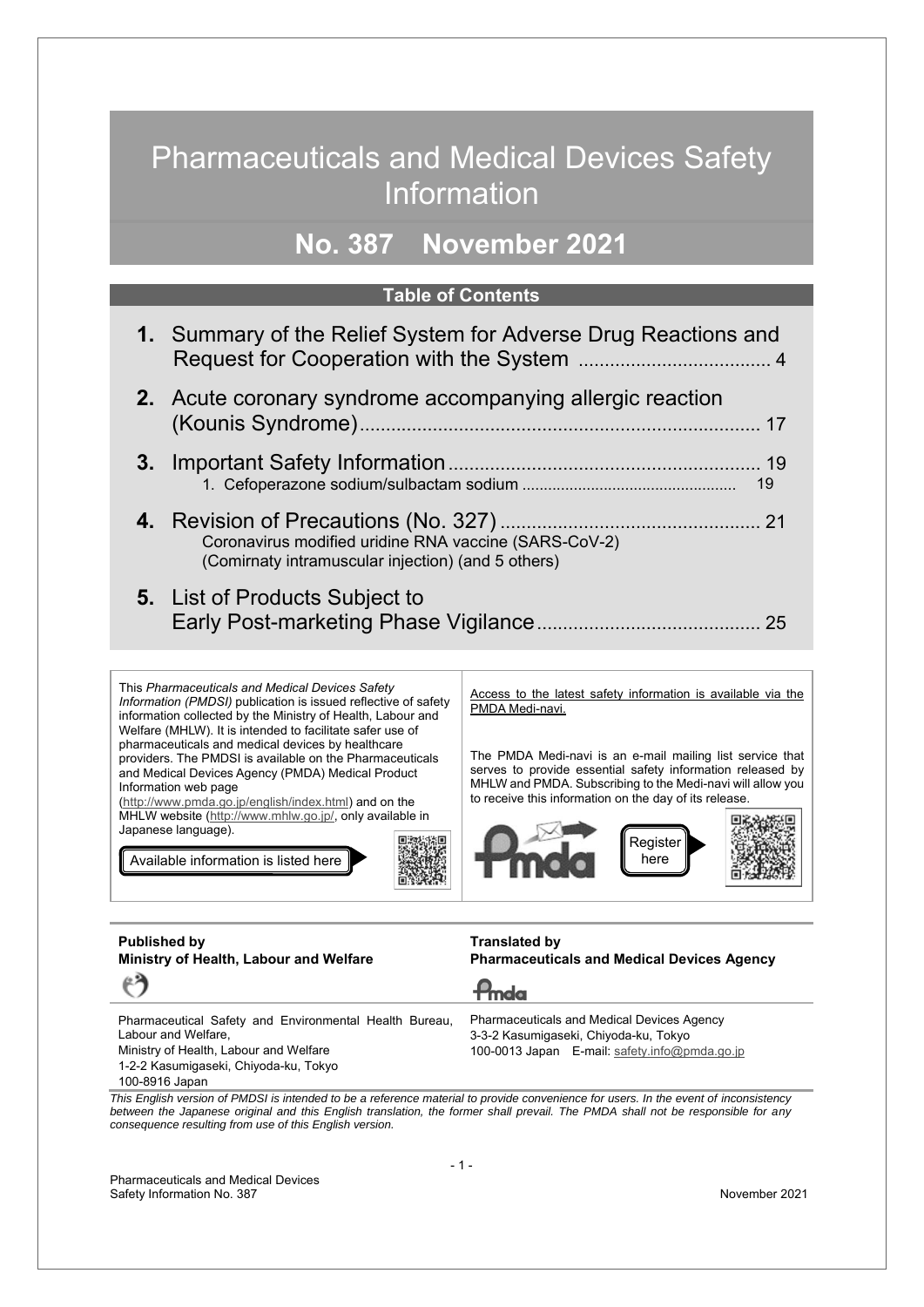### **Pharmaceuticals and Medical Devices Safety Information**

**No. 387 November 2021**

**Ministry of Health, Labour and Welfare Pharmaceutical Safety and Environmental Health Bureau, Japan**

| [Outline of Information] |                                                                                                                                             |                                   |                                                                                                                                                                                                                                                                                                                                                                                                                                                                                                                                                                                                                                                                                                                                                             |                |  |
|--------------------------|---------------------------------------------------------------------------------------------------------------------------------------------|-----------------------------------|-------------------------------------------------------------------------------------------------------------------------------------------------------------------------------------------------------------------------------------------------------------------------------------------------------------------------------------------------------------------------------------------------------------------------------------------------------------------------------------------------------------------------------------------------------------------------------------------------------------------------------------------------------------------------------------------------------------------------------------------------------------|----------------|--|
| No.                      | <b>Subject</b>                                                                                                                              | <b>Measures</b>                   | <b>Outline of Information</b>                                                                                                                                                                                                                                                                                                                                                                                                                                                                                                                                                                                                                                                                                                                               | Page           |  |
| $\mathbf{1}$             | <b>Summary of the Relief</b><br><b>System for Adverse Drug</b><br><b>Reactions and Request</b><br>for Cooperation with the<br><b>System</b> |                                   | The Relief System for Adverse Drug<br>Reactions (ADRs) (hereinafter referred to as<br>"the Relief System") was established in 1980<br>to bring prompt relief to people who suffer<br>from adverse health effects such as<br>disorders or disabilities caused by adverse<br>reactions to drugs despite their proper use.<br>This is a public service funded by<br>contributions from marketing authorization<br>holders (MAHs) of drugs etc. as a way to<br>fulfill some of their social responsibilities.<br>This section will introduce the summary of<br>the Relief System to ensure knowledge of<br>this system.                                                                                                                                         | $\overline{4}$ |  |
| $\overline{2}$           | <b>Acute coronary</b><br>syndrome accompanying<br>allergic reaction (Kounis<br>Syndrome)                                                    |                                   | The MHLW on October 12, 2021 issued a<br>notification instructing the addition of a<br>cautionary statement regarding "acute<br>coronary syndrome accompanying allergic<br>reaction" (Kounis syndrome) to the<br>precautions of the package insert for<br>cefoperazone sodium/sulbactam sodium.<br>Details of the onset mechanism of the event<br>have not been fully understood, and it is<br>believed that it potentially occurs with any<br>drugs that may cause an allergic reaction.<br>Medical professionals who encounter a case<br>suggestive of Kounis syndrome caused by a<br>drug are requested to cooperate through<br>reporting to the PMDA pursuant to the Drugs<br>and Medical Devices Safety Information<br>Reporting System and otherwise. | 17             |  |
| 3                        | <b>Important Safety</b><br>Information                                                                                                      | $\boldsymbol{P}$<br>$\mathcal{C}$ | [1] Cefoperazone sodium/sulbactam sodium:<br>Regarding the revision of the Precautions of<br>package inserts of drugs in accordance with<br>the notification dated October 12, 2021, the<br>contents of important revisions and a case<br>summary that served as the basis for these<br>revisions will be presented in this section.                                                                                                                                                                                                                                                                                                                                                                                                                        | 19             |  |
| 4                        | <b>Revision of Precautions</b><br>(No. 327)                                                                                                 | $\overline{P}$                    | Coronavirus modified uridine RNA vaccine<br>(SARS-CoV-2)<br>(Comirnaty intramuscular injection) (and 5<br>others)                                                                                                                                                                                                                                                                                                                                                                                                                                                                                                                                                                                                                                           | 21             |  |
| 5                        | <b>List of Products Subject</b><br>to Early Post-marketing<br><b>Phase Vigilance</b>                                                        |                                   | List of products subject to Early Post-<br>marketing Phase Vigilance as of September<br>30, 2021                                                                                                                                                                                                                                                                                                                                                                                                                                                                                                                                                                                                                                                            | 25             |  |

*E:* Distribution of Dear Healthcare Professional Letters of Emergency Communications, *R:* Distribution of Dear Healthcare Professional Letters of Rapid Communications, *P*: Revision of Precautions, *C*: Case Reports

**Reporting of safety information such as adverse reactions to the Minister of Health, Labour and Welfare is a duty of medical and pharmaceutical providers.**  If medical and pharmaceutical providers such as physicians, dentists, and pharmacists detect adverse reactions, infections associated with drugs or medical devices, or medical device adverse events, it is mandatory for such providers to report them to the Minister of Health, Labour and Welfare directly or through the marketing authorization holder. As medical and pharmaceutical providers, drugstore and pharmacy personnel are also required to report safety issues related to drugs and medical devices.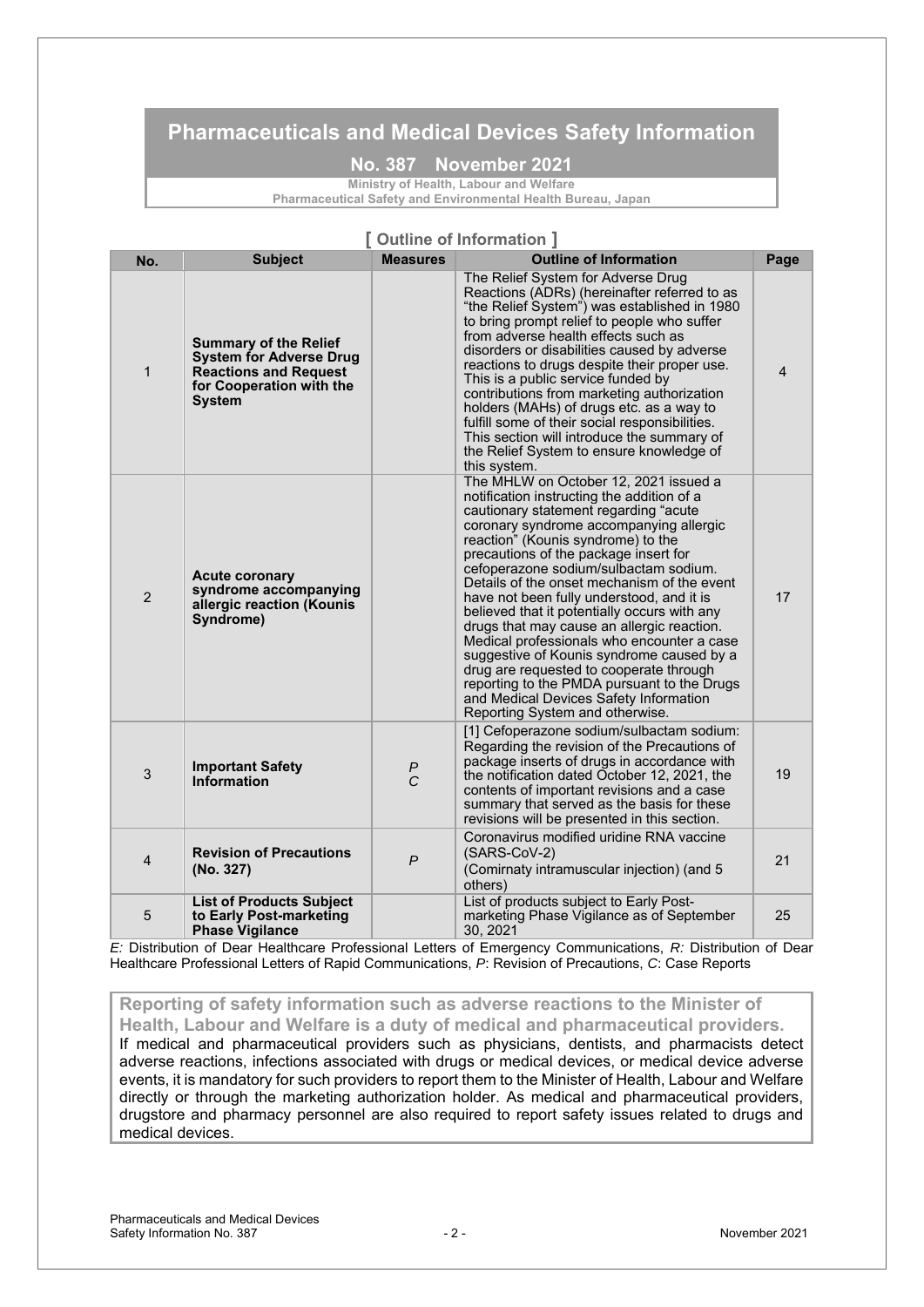### **Abbreviations**

| <b>ADR</b>   | Adverse drug reaction                                          |
|--------------|----------------------------------------------------------------|
| <b>EPPV</b>  | Early Post-marketing Phase Vigilance                           |
| FY.          | <b>Fiscal Year</b>                                             |
| <b>HPV</b>   | Human papilloma virus                                          |
| <b>HSB</b>   | <b>Health Service Bureau</b>                                   |
| <b>MACE</b>  | Major Adverse Cardiovascular Events                            |
| <b>MAH</b>   | Marketing authorization holder                                 |
| <b>MEXT</b>  | Ministry of Education, Culture, Sports, Science and Technology |
| <b>MHLW</b>  | Ministry of Health, Labour and Welfare                         |
| ODID         | Office of Drug Induced Damages                                 |
| <b>PMDA</b>  | <b>Pharmaceuticals and Medical Devices Agency</b>              |
| <b>PSD</b>   | <b>Pharmaceutical Safety Division</b>                          |
| <b>PSEHB</b> | <b>Pharmaceutical Safety and Environmental Health Bureau</b>   |
| <b>SD</b>    | <b>Safety Division</b>                                         |
| <b>SYB</b>   | Sports and Youth Bureau                                        |
| V-A ECMO     | Veno-arterial extracorporeal membrane oxygenation              |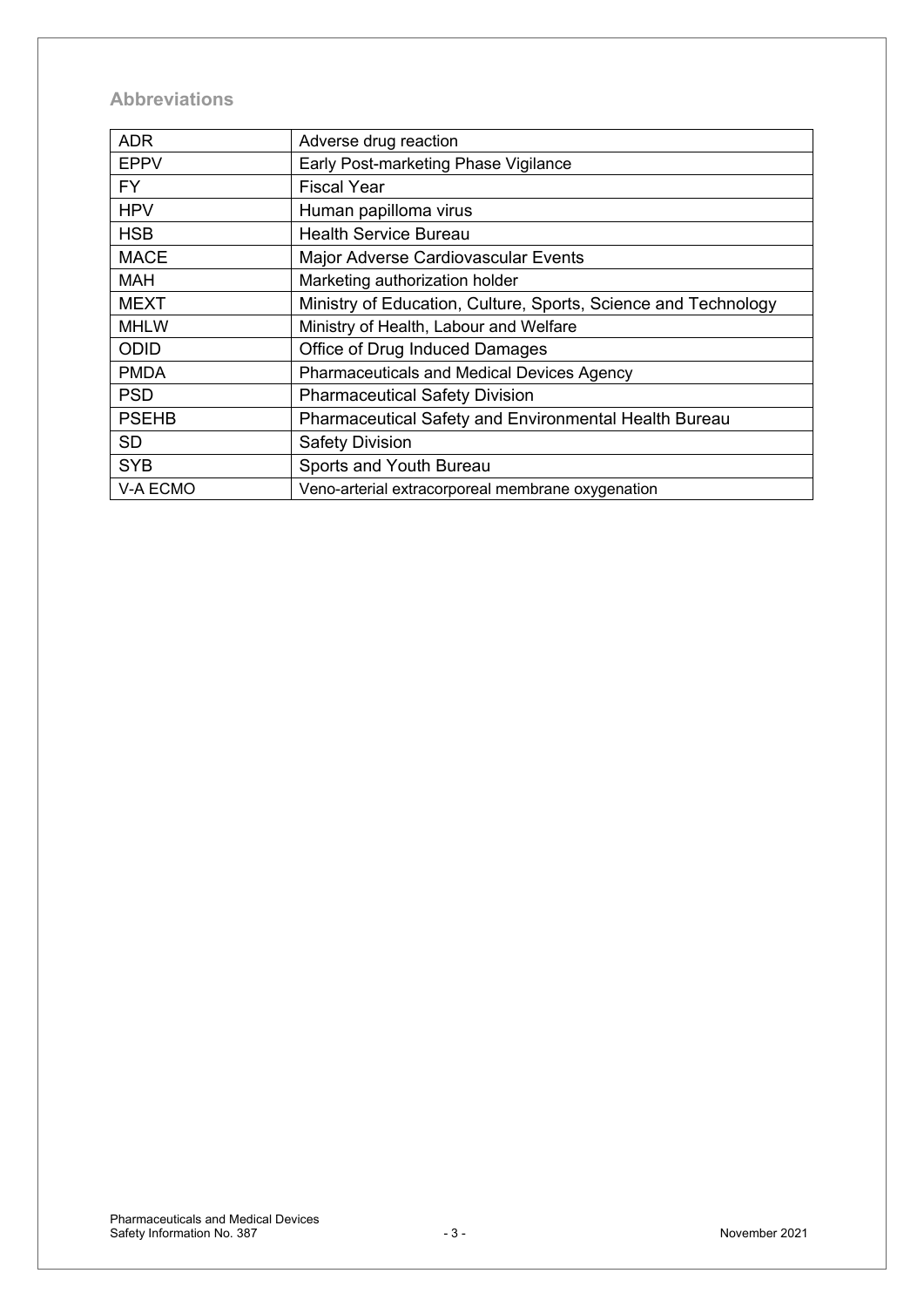## **1**

## <span id="page-3-0"></span>**Summary of the Relief System for Adverse Drug Reactions and Request for Cooperation with the System**

#### **1. Introduction**

The Relief System for Adverse Drug Reactions (ADRs) (hereinafter referred to as "the Relief System") was established in 1980 to bring prompt relief to people who suffer from adverse health effects such as disorders or disabilities caused by adverse reactions to drugs despite their proper use. This is a public service funded by contributions from marketing authorization holders (MAHs) of drugs etc. as a way to fulfill some of their social responsibilities.

A similar system for biological products, the Infections derived from Biological Products Relief System, was established in 2004 to bring prompt relief to people who suffered from adverse health effects such as disorders or disabilities caused by viral infections, etc. acquired through the use of biological products despite their proper use. Furthermore, adverse reactions to regenerative medical products and infections, etc. acquired through the use of such products have been covered by the relief systems since 2014.

Adverse health effects resulting from vaccinations such as novel coronavirus vaccine in accordance with the Preventative Vaccination Law are not covered by the Relief System, but by the Relief System for Injury to Health with Vaccination. However, adverse health effects resulting from voluntary vaccinations are eligible for relief under the Relief System.

In the Relief System, a total of 26 159 cases have been granted relief benefits since its establishment in 1980 until the end of fiscal year (FY) 2020.

#### **2. Awareness of the Relief System for Adverse Drug Reactions**

Awareness of the Relief System among the general public in FY 2020 was 25.5% in total according to the FY 2020 survey: 7.6% answered that they "were aware" of the Relief System and 17.9% answered that they "have heard about" the Relief System. It is inferred that some people may not file an application for compensation for adverse health effects associated with ADRs that they have suffered because they are unaware of the Relief System.

On the other hand, the awareness among healthcare professionals was 83.8% in total: 60.3% answered that they "were aware" of the Relief System and 23.5% answered that they "have heard about" the Relief System. By occupational category, awareness was 94.0% among physicians, 99.0% among pharmacists, 62.0% among nurses, and 79.7% among dentists. Among the healthcare professionals who were aware of the Relief System, the proportion of them who had been involved in a filing procedure was 7.0% overall: 10.1% among physicians, 8.5% among pharmacists, 2.8% among nurses, and 2.7% among dentists Note 1).

Furthermore, in all application forms related to relief benefits, the field for "the source of information related to the Relief System" (selected from "Physician," "Dentist," "Pharmacist," "Other medical facility staff," "Newspaper/TV, etc." and "Others") was newly included in April 2016 to grasp the sources of information related to the Relief System. The FY 2020 results showed "Physician" in 458 answers (30.6%), "Others" (the Internet) in 275 answers (18.3%), "Pharmacist" in 163 answers (10.9%) and "Newspaper/TV, etc." in 156 answers (10.4%) in descending order (multiple answers acceptable)  $Note 2)$ .

In June 2014, a field for information on the Relief System was newly added to the form of the Pharmaceuticals and Medical Devices Safety Information Report, the form for healthcare professionals to report ADRs. The field lists options such as "the patient intends to claim" and "the Relief System was introduced to the patient" as choices to describe the situation related to the Relief System. Healthcare professionals who are reporting ADRs are requested to consider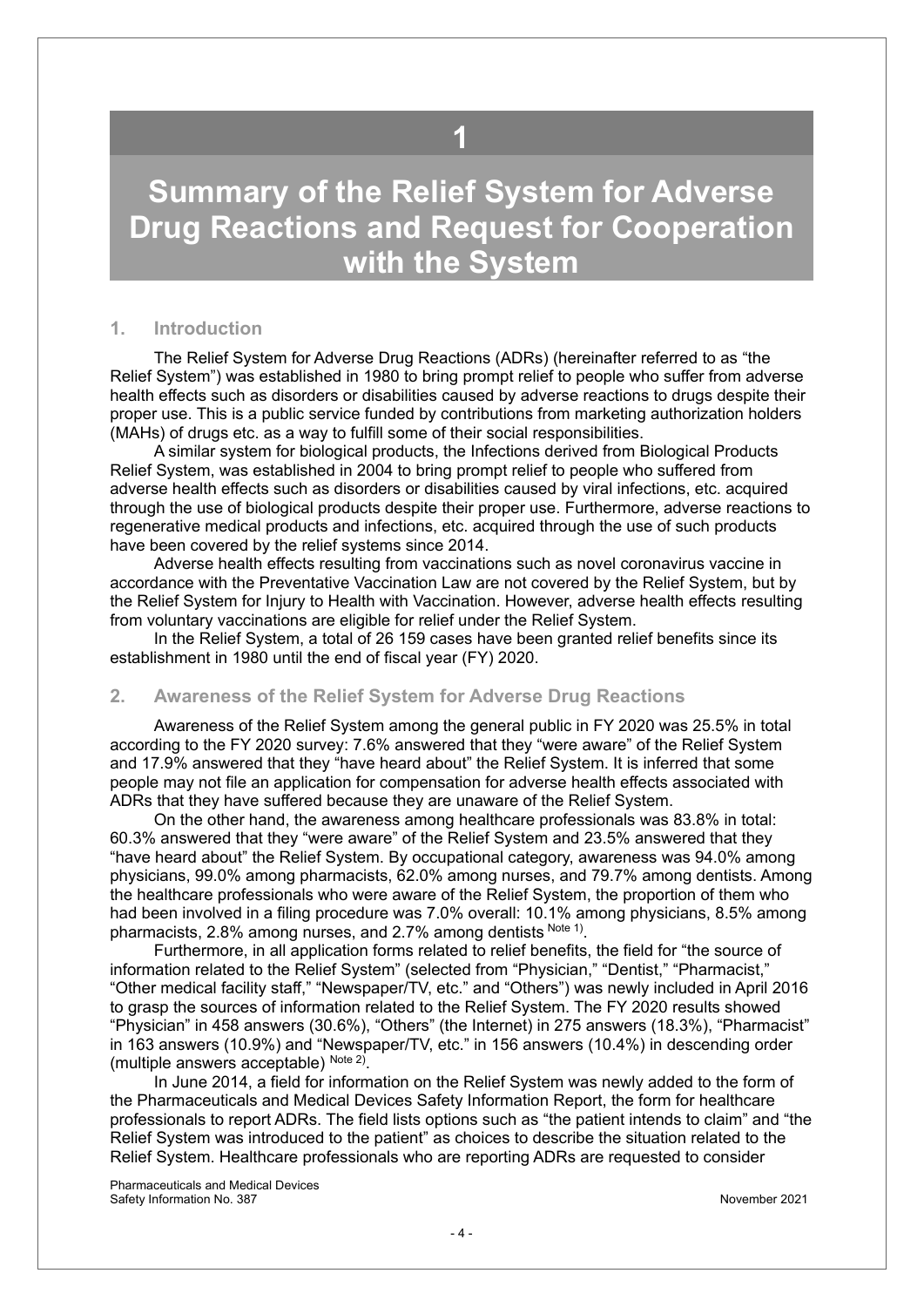introducing the Relief System to the patient. Healthcare professionals should provide information on the Relief System to people who have suffered from adverse health effects associated with adverse reactions to drugs or regenerative medical products so that they can benefit from the Relief System, and should also cooperate with the preparation of medical certificates, etc. when people suffering from adverse health effects file an application for compensation.

#### **3. Status of payment/non-payment cases in the Relief System**

The annual numbers of applications and payments in the Relief System between FY 2016 and FY 2020 are shown in Figure 1. In FY2020, the number of applications was 1 431, the number of payments was 1 342, and the number of non-payments was 244. The ratios between payment and non-payment and details of reasons for non-payments from FY 2016 to FY 2020 are shown in Figure 2.

In addition, the standard administrative processing time  $N<sup>ote 3</sup>$  from when PMDA receives an application to when the agency notifies the applicant of the decision was set at 6 months or less, and the goal is to achieve the standard administrative processing time in 60% or more of cases for which payment or non-payment was determined. The actual achievement percentage in FY 2020 was 55.0% affected by measures taken to prevent the spread of COVID-19.

#### **Figure 1. Number of payments and non-payments under the Relief System for Adverse Drug Reactions (FY2016 to FY 2020)**



#### (Graph description)

\*The number of cases is applicant-based. If there is a second claim for the same cause after the first claim, the 2 applications are counted as 1 case.

\*Since it requires a certain period of time from the acceptance of a claim to the judgement to provide relief benefits, the number of claims does not correspond to the total number of relief benefits provided/claim withdrawals within the same fiscal year.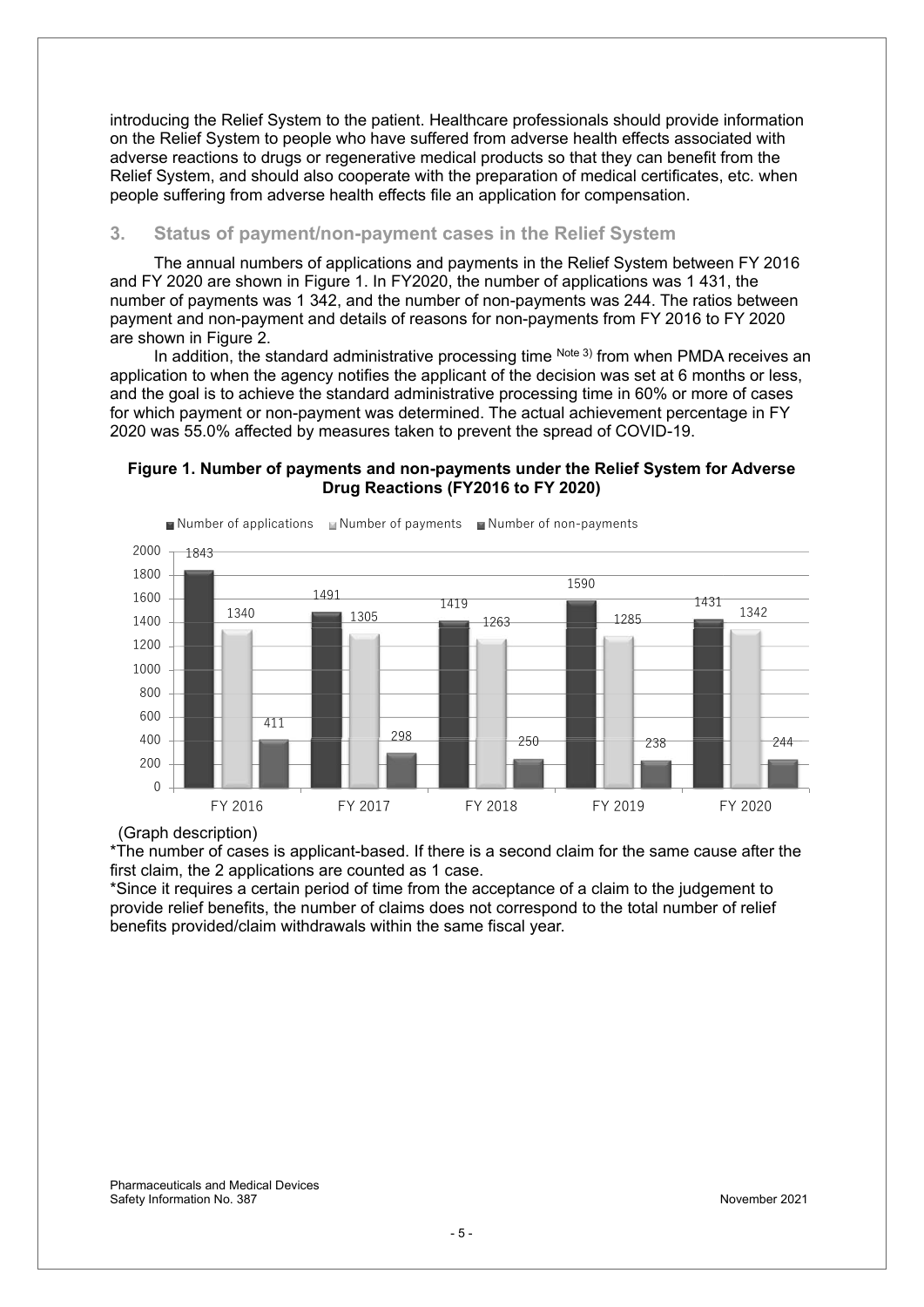

#### **Figure 2 Ratio of payments and non-payments and breakdown of reasons for nonpayments between FY 2016 and FY 2020**

#### **4. Adverse health effects eligible for the Relief System**

Adverse health effects eligible for the Relief System include disorders (severe enough to require hospital admission), disabilities (serious enough to significantly limit daily life activities), and deaths despite the proper use of drugs or regenerative medical products (hereinafter referred to as "Drugs").

Drugs eligible for the Relief System include those prescribed or used at hospitals and clinics as well as those purchased at pharmacies, etc.; however, some drugs such as anticancer drugs and immunosuppressants are excluded from the Relief System. In addition, claims for medical expenses for disorders, etc. have a deadline, and claims for eligible payments of medical expenses must be submitted within 5 years after such expenses have been paid.

Please refer to the details of the Relief System noted on the PMDA website (https://www.pmda.go.jp/english/relief-services/0002.html).

[Types and amounts of relief benefits (as of April 1, 2021)]

Medical Expenses (costs borne by the patients, not including health insurance payments) • Actual costs of treatment for the disease caused by ADRs will be compensated.

Medical Allowance (35 000 to 37 000 yen per month)

• Benefits are provided for costs other than medical costs for treatment of diseases caused by ADRs.

Disability Pension (Grade 1: 2 809 200 yen per year, Grade 2: 2 247 600 yen per year)

• Benefits are provided to compensate for living costs, etc., of patients aged 18 years or older, who suffer from a certain degree of disability caused by ADRs.

Pension for Raising Children with disabilities (Grade 1: 878 400 yen per year, Grade 2: 703 200 yen per year)

• Benefits are provided to people who are responsible for raising children under 18 years who suffer from a certain degree of disability caused by ADRs.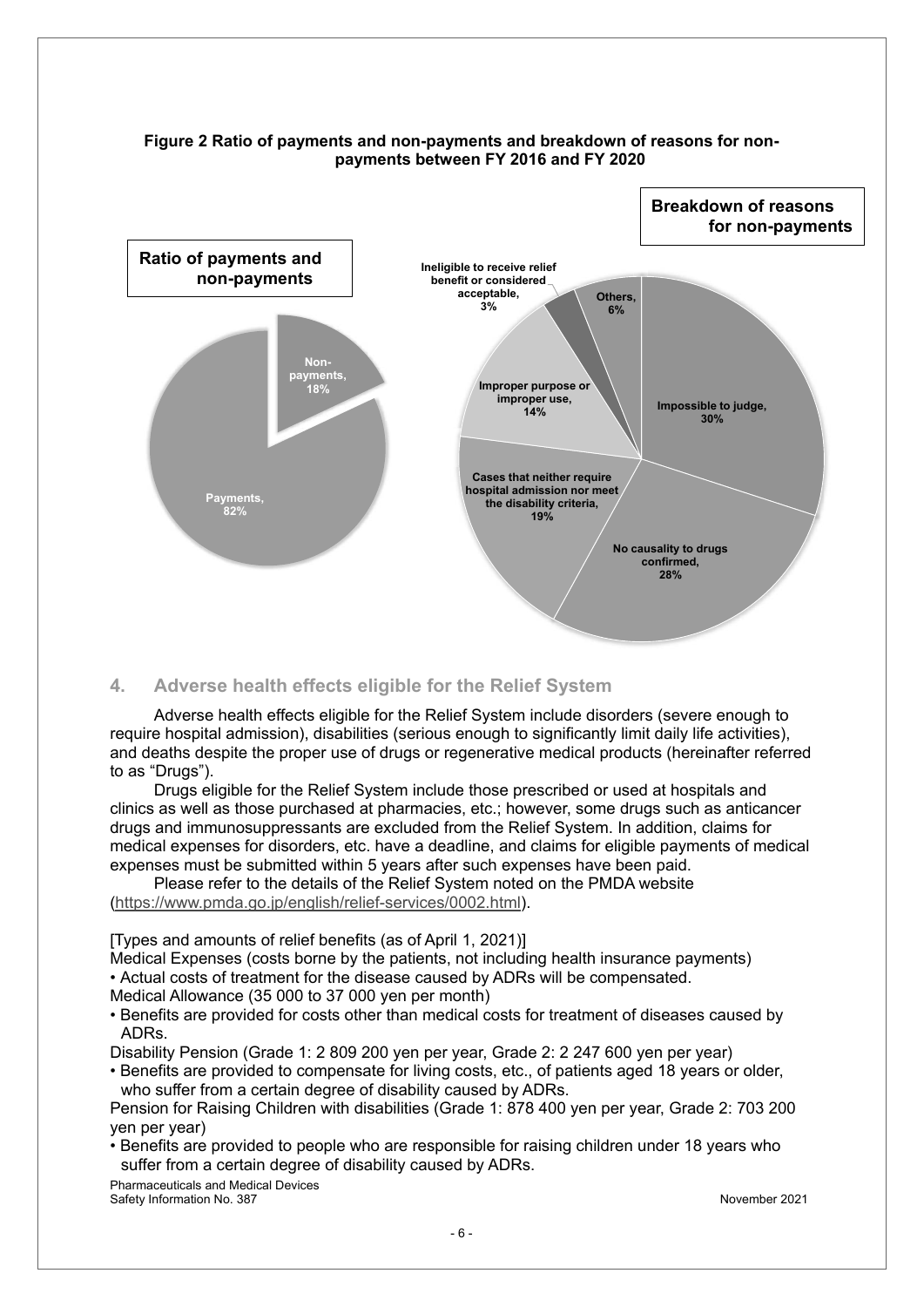Bereaved Family Pension (2 457 600 yen)

• Benefits are provided for bereaved families to rebuild their lives following the deaths of their main providers from ADRs.

Lump-Sum Benefits for Bereaved Family (7 372 800 yen)

- Benefits are provided to bereaved families for condolence and sympathy following the death due to ADRs of a family member who is not the main provider.
- Funeral Expenses (212 000 yen)
- Benefits are provided for the costs of holding a funeral for people who died of ADRs.

[Cases of relief benefit payments]

<Case 1> A case of myelitis due to an influenza vaccine, for which medical expenses and medical allowance benefits were provided

A man in his 20s developed myelitis following vaccination of Influenza HA vaccine "KMB" and received inpatient treatment. Medical expenses and medical allowance benefits were provided.

<Case 2> A case of necrolysis epidermal toxic (Lyell syndrome) due to acetaminophen tablets, for which medical expenses, medical allowance, bereaved family benefits, and funeral expenses benefits were provided

A man in his 60s developed toxic epidermal necrolysis (Lyell syndrome) after using Calonal tablets and Acetaminophen Tab."Maruishi" (acetaminophen) and received inpatient treatment. He died from pneumonia secondary to toxic epidermal necrolysis (Lyell syndrome). Medical allowance, bereaved family pension, and funeral expenses benefits were provided.

<Case 3> A case of anaphylactic shock and secondary hypoxic encephalopathy due to pentazocine injection, hydroxyzine injection, sulbactam sodium/cefoperazone sodium for intravenous injection, which led to a disability status, and disability pension benefits were provided

A woman in her 80s developed anaphylactic shock and higher brain dysfunction caused by secondary hypoxic encephalopathy following use of Sosegon Injection (pentazocine), Atarax-P Parenteral Solution (hydroxyzine) and Cefocef for intravenous injection (sulbactam sodium/cefoperazone sodium). Medical expenses, medical allowance benefits and disability pension benefits were provided.

<Case 4> A case of urinary retention and secondary urinary tract infection due to an OTC drug. Medical expenses and medical allowance benefits were provided.

A man in his 80s experienced urinary retention and secondary urinary tract infection following use of Pabron Gold A <Granules>, Benza Ace A Tablets and received inpatient treatment. Medical expenses and medical allowance were provided.

#### **5. Cases in which the proper use of drugs could not be confirmed**

Of the 1 441<sup>Note 4)</sup> non-payment cases from FY 2016 to FY 2020, the reason for nonpayment in approximately 14% of them was that the purpose or method of use of the drug was not considered proper (Figure 2). Table 1 shows the most common drugs for which the method of use, etc. was not considered proper. The cases for which the method of use, etc. was not considered proper most recently (in the last year or so) are introduced in this section.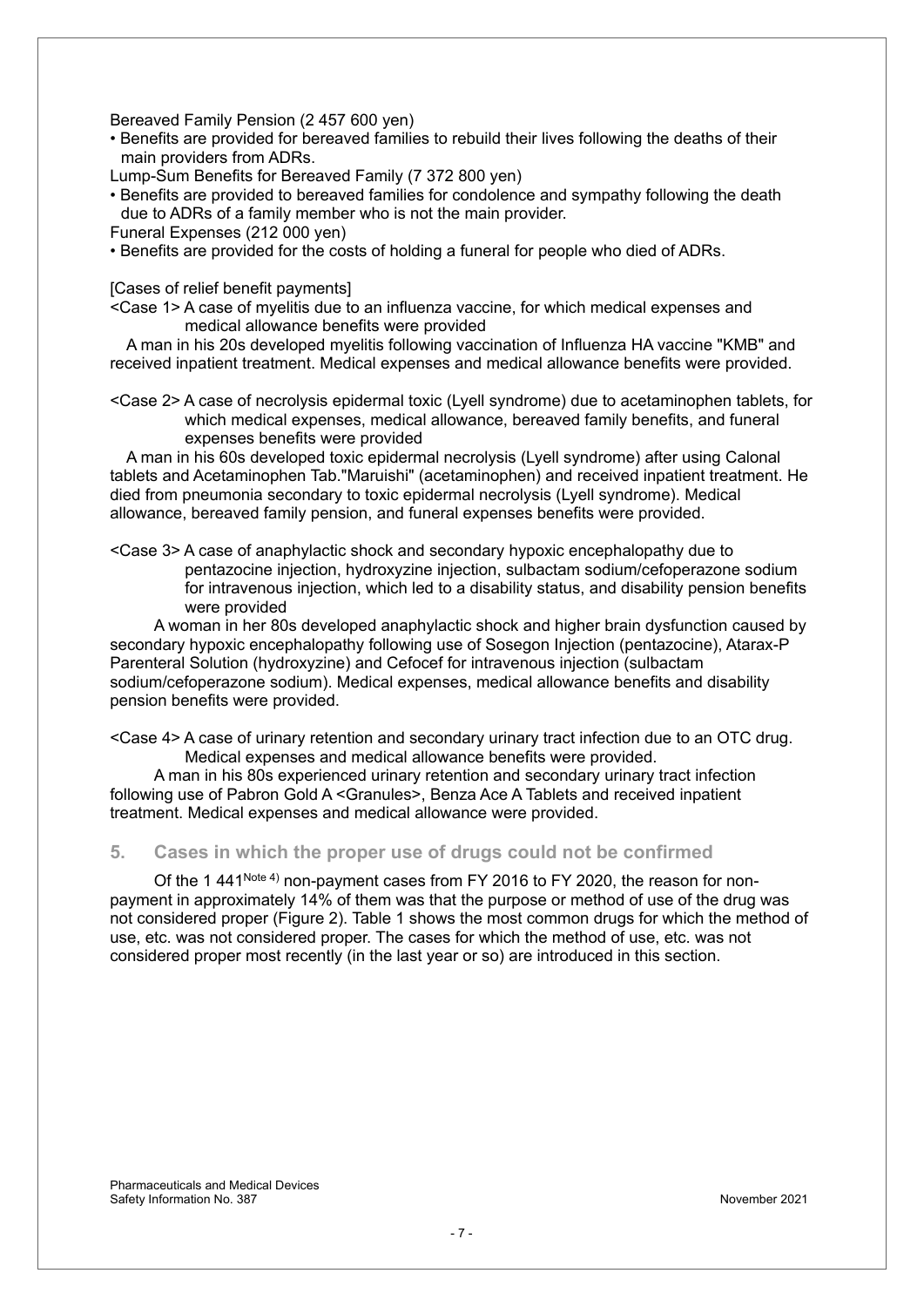| Name of causative drug | FY 2016 | FY 2017 | FY 2018 | FY 2019 | FY 2020 | Total<br>(cases) |  |
|------------------------|---------|---------|---------|---------|---------|------------------|--|
| Lamotrigine            | 24      | 9       | 12      | 15      | 8       | 68               |  |
| Thiamazole             |         |         |         |         |         | 13               |  |
| Lithium carbonate      | 8       |         |         |         |         | 12               |  |
| Methotrexate           |         |         |         |         | 5       |                  |  |
| <b>Others</b>          | 19      | 17      | 27      | 22      | 18      | 103              |  |
| Total (cases)          | 54      | 28      | 44      | 46      | 35      | 207              |  |

#### **Table 1. Number of cases in which the method of use of the drug, etc. was not considered proper (FY 2016 to FY 2020)**

#### **(1) Cases where the drug was used without adhering to the approved dosage and administration**

Lamotrigine accounts for the majority of the cases where the drug was used without adhering to the approved dosage and administration. Healthcare professionals should confirm the paper package insert or electronic package insert (hereinafter referred to as "package insert, etc.") once again and pay attention to the dosage and administration when using drugs.

#### **<Case 1> A case of erythema multiforme type drug eruption due to lamotrigine (when initiating administration)**

A man in his 20s used Lamotrigine Tablets 25 mg "AMEL" for mood disorder of bipolar disorder with drugs other than those inducing glucuronidation. Lamotrigine was started from a daily dose of 75 mg with the first dose. Therefore, this drug use was not considered proper.

#### **<Case 2> A case of erythema multiforme type drug eruption due to lamotrigine (when titrating)**

A woman in her 10s used Lamictal Tablets (lamotrigine) for epilepsy. As monotherapy the drug was started from a daily dose of 25 mg, but the dose was increased to 50 mg after 6 days when it should have been 25 mg once daily for the first 2 weeks. Therefore, this drug use was not considered proper.

#### Improper use of lamotrigine

It has been demonstrated in a clinical study conducted in Japan that the incidence of skin disorders is high when lamotrigine is administered at a dose exceeding the approved dosage and administration, and there has been an alert since the approval of Lamictal Tablets in October 2008 to adhere to the specified dosage and administration. However, severe skin disorders have been continuously reported, and PMDA issued the Alert for Proper Use of Drugs in January 2012<sup>Note 5)</sup> and the Dear Healthcare Professional Letter of Rapid Safety Communication (Blue Letter) in February 2015 for example to alert healthcare professionals in various ways to adhere to the approved dosage and administration, including the dosage when initiating administration and the dosage when titrating, as well as alternate-day administration and the timing of titration.

Despite such precautions, there has been no end to cases of patients who file an application for compensation for ADRs but fail to receive the relief benefit payments because they are not accepted as proper use. PMDA issued the Alert for Proper Use of Drugs in October  $2019^{\text{Note } 6}$  as a reminder of required caution.

Many of these cases in which a payment was not approved due to improper use were associated with a prescription of excessive dosages at the start of administration or during titration up to the maintenance dose, or an earlier dose increase.

Dosage and administration of lamotrigine are closely regulated in terms of dosage and dose increase intervals depending on the specific indications and concomitant drugs. Dosage and administration when used for suppression of recurrent/relapsed mood episode in bipolar disorder in adults stated in the package insert, etc. of the original drug (Lamictal) are shown below as an example. Please make sure to read the latest package inserts, etc. carefully before use, including other dosage and administration.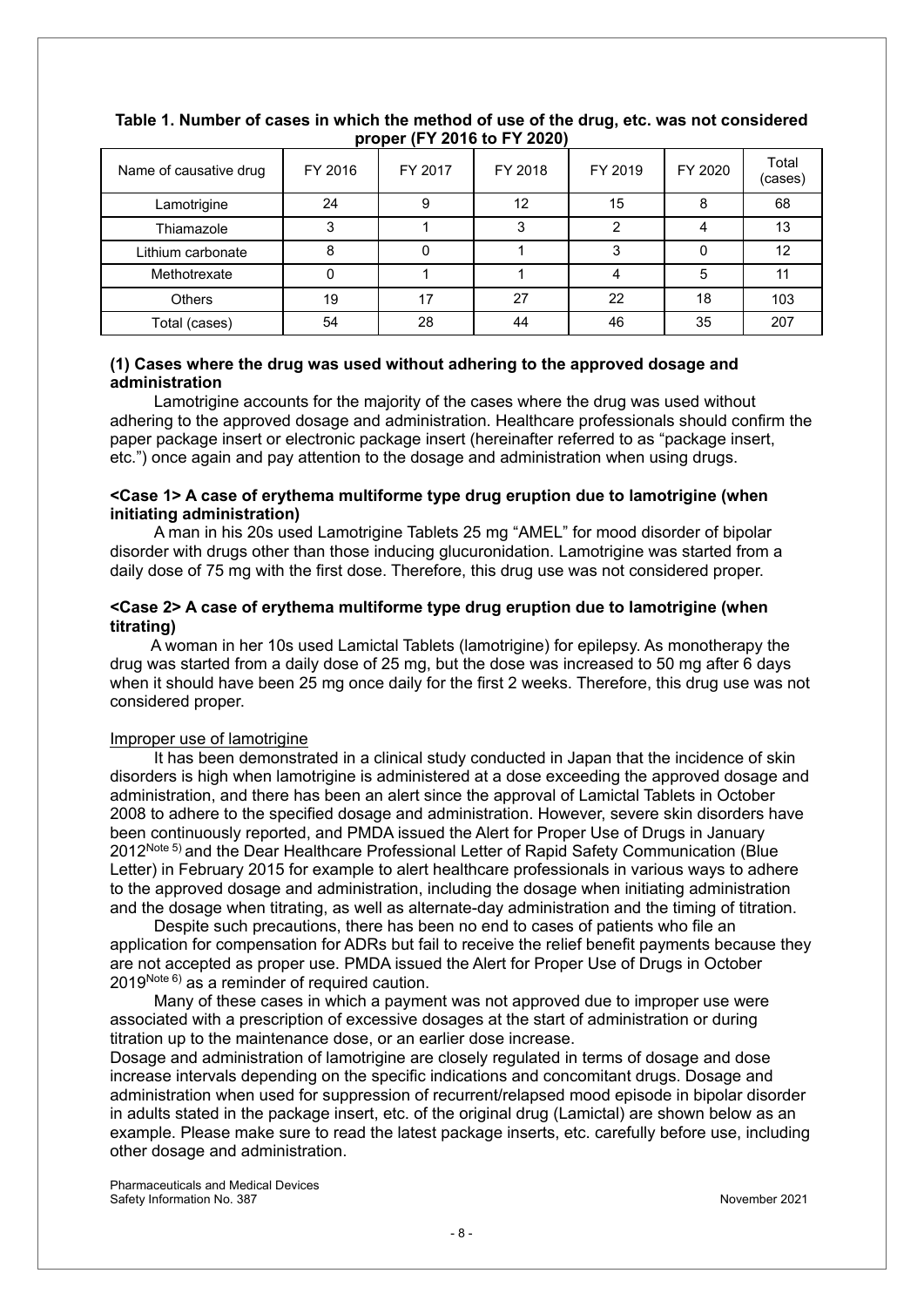|                                             | Concomitant medication                                                                                                                                                        |                                                                                                                                                                                                 |                                                                                                                                                                 |                                                        |
|---------------------------------------------|-------------------------------------------------------------------------------------------------------------------------------------------------------------------------------|-------------------------------------------------------------------------------------------------------------------------------------------------------------------------------------------------|-----------------------------------------------------------------------------------------------------------------------------------------------------------------|--------------------------------------------------------|
|                                             |                                                                                                                                                                               | (3) Without sodium valproate <sup>Note1)</sup>                                                                                                                                                  |                                                                                                                                                                 |                                                        |
| Concomitant<br>drugs<br>with<br>lamotrigine | (2) With sodium<br>valproate                                                                                                                                                  | $(3)-i)$ With drugs<br>induce<br>that<br>glucuronidation<br>οf<br>lamotrigineNote2)                                                                                                             | With<br>$(3)-ii)$<br>other<br>drugs<br>than $(3)$ -i) $^{Note3)}$                                                                                               | Lamotrigin<br>(1)<br>e monotherapy                     |
| Week 1/2                                    | 25 mg/day<br>every 2 days                                                                                                                                                     | 50 mg/day<br>(once daily)                                                                                                                                                                       |                                                                                                                                                                 | 25 mg/day<br>(once daily)                              |
| Week 3/4                                    | 25 mg/day<br>(once daily)                                                                                                                                                     | 100 mg/day<br>(twice daily in<br>divided doses)                                                                                                                                                 |                                                                                                                                                                 | 50 mg/day<br>(once or twice in divided doses<br>daily) |
| Week 5                                      | 50 mg/day<br>(once or twice<br>in divided<br>doses daily)                                                                                                                     | 200 mg/day<br>(twice daily in<br>divided doses)                                                                                                                                                 | 100 mg/day<br>(once or twice in divided doses<br>daily)                                                                                                         |                                                        |
| After Week 6                                | 100 mg/day<br>(Maximum 200<br>mg/day)<br>(once or twice<br>in divided<br>doses daily)<br>(Dose should<br>be increased by<br>up to 50<br>mg/day 1 week<br>or longer<br>apart.) | Week 6<br>300 mg/day,<br>Week 7 and<br>after<br>300 mg/day to<br>400 mg/day<br>(Maximum 400<br>mg/day)<br>(Dose should<br>be increased by<br>up to 100<br>mg/day<br>1 week or<br>longer apart.) | 200 mg/day (Maximum 400<br>mg/day)<br>(once or twice in divided doses<br>daily)<br>(Dose should be increased by up<br>to 100 mg/day 1 week or longer<br>apart.) |                                                        |

Package insert, etc. of Lamictal Tablets (revised in April 2021)

Lamotrigine is mainly metabolized by glucuronyl transferase

(Note 1) In combination therapy with drugs whose effects on the glucuronidation of lamotrigine are not known, the dosage and administration for concomitant use with sodium valproate should be followed.

(Note 2) Drugs that induce glucuronidation of lamotrigine: Phenytoin, carbamazepine, phenobarbital, primidone, rifampicin, lopinavir/ritonavir combination agents

(Note 3) Drugs that have no effect on the glucuronidation of lamotrigine: Aripiprazole, olanzapine, zonisamide, gabapentin, cimetidine, topiramate, pregabalin, lithium, levetiracetam, perampanel, lacosamide

#### **(2) Cases where the required tests were not conducted**

If the package inserts, etc. specify that certain tests must be conducted for use of drugs and these tests are not conducted, the use may not be considered proper.

To detect ADRs early and prevent them from becoming serious, it is considered necessary to perform appropriate tests and provide explanations about the necessity of tests in a way that patients can understand. Thus, healthcare professionals are strongly advised to read through the package insert once again.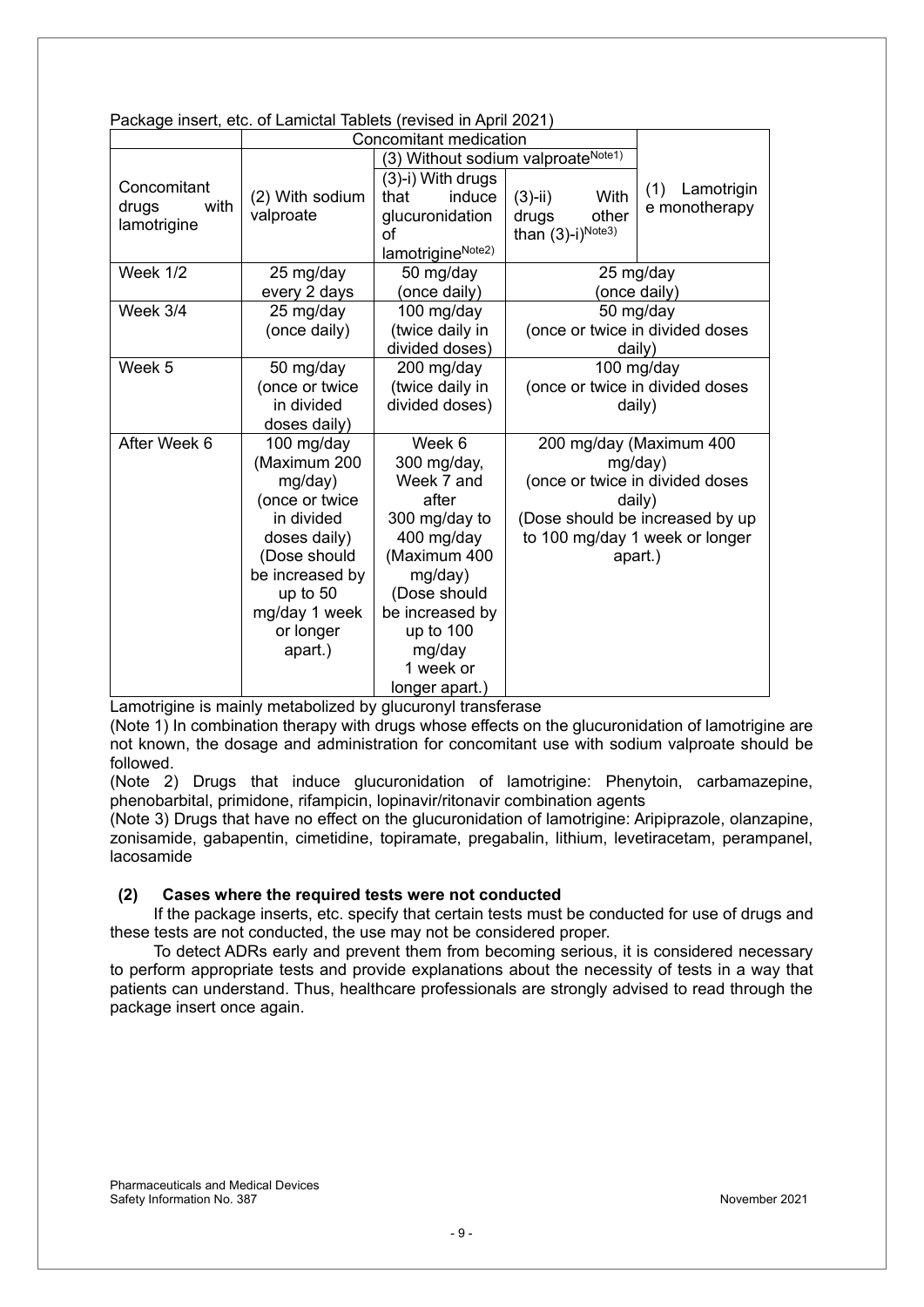#### **<Case 1> A case of drug-induced liver injury due to iguratimod**

A woman in her 70s. Careram Tablets (igratimod) was started at 25 mg/day, and the dose was increased to 50 mg/day after 17 days. In addition, no blood tests including liver function tests were performed for approximately 30 days following the blood tests 2 weeks after the start of iguratimod until hepatic impairment was observed. Thus, the case was not considered as proper use.

#### **Description in the package insert, etc. (revised October 2019) of Careram Tablets** (partial excerpt)

DOSAGE AND ADMINISTRATION

 The usual adult dosage is 25 mg of iguratimod taken orally. Once daily after breakfast for at least 4 weeks, after which the dosage should be increased to 25 mg per dose taken twice daily (after breakfast and dinner).

IMPORTANT PRECAUTIONS

 Liver function tests should be performed prior to administration of this drug. In addition, patients should be carefully monitored for clinical symptoms during the administration. Liver function tests should be performed periodically, such as once every 2 weeks for the first 2 months and once a month thereafter.

#### **<Case 2> A case of hypercalcemia due to eldecalcitol**

A woman in her 70s. Although a decrease in eGFR and a trend toward higher creatinine levels were observed, the patient, who was elderly and had a history of chronic kidney disease and elevated serum calcium levels, was continuously administered Edirol Capsules (eldecalcitol) for approximately 2 years without measuring serum calcium levels until she was diagnosed with acute renal failure due to hypercalcemia. Thus, the case was not considered as proper use.

### **Description in the package insert, etc. (revised June 2020) of Edirol Capsules** (partial excerpt)

PRECAUTIONS CONCERNING DOSAGE AND ADMINISTRATION

Serum calcium levels should be measured periodically. If hypercalcemia occurs, the drug should be withdrawn immediately. After withdrawal, the drug should be resumed with 0.5 μg once daily after the serum calcium level recovers to the normal range. (The rest is omitted.) IMPORTANT PRECAUTIONS

During treatment with Edirol Capsules, serum calcium should be measured periodically (approximately once every 3 to 6 months). When any abnormalities are observed, the drug should be withdrawn immediately and appropriate measures should be taken. Particular caution should be exercised through frequent measurement of serum calcium in the early phase of treatment for example in patients with renal impairment, malignant tumor, primary hyperparathyroidism, etc. who may develop hypercalcaemia.

#### **(3) Cases of use in patients falling under the CONTRAINDICATIONS**

There are also cases where the drug was used (continued) in patients falling under the CONTRAINDICATIONS and the use was not considered proper.

Healthcare professionals are strongly advised to use drugs properly considering the conditions of the patients who are using the drug and the contraindications of the drug being used.

#### **<Case> A case of continuous use of methotrexate in a patient with chronic liver disease**

A woman in her 70s. Approximately 5 and a half years after the start of Rheumatrex Capsules (methotrexate) for rheumatoid arthritis, the patient was diagnosed with non-B non-C hepatic cirrhosis. Even after that, methotrexate was continuously administered for approximately 2 years despite the appearance of signs of hepatic failure and ascites retention. Thus, the case was not approved as proper use.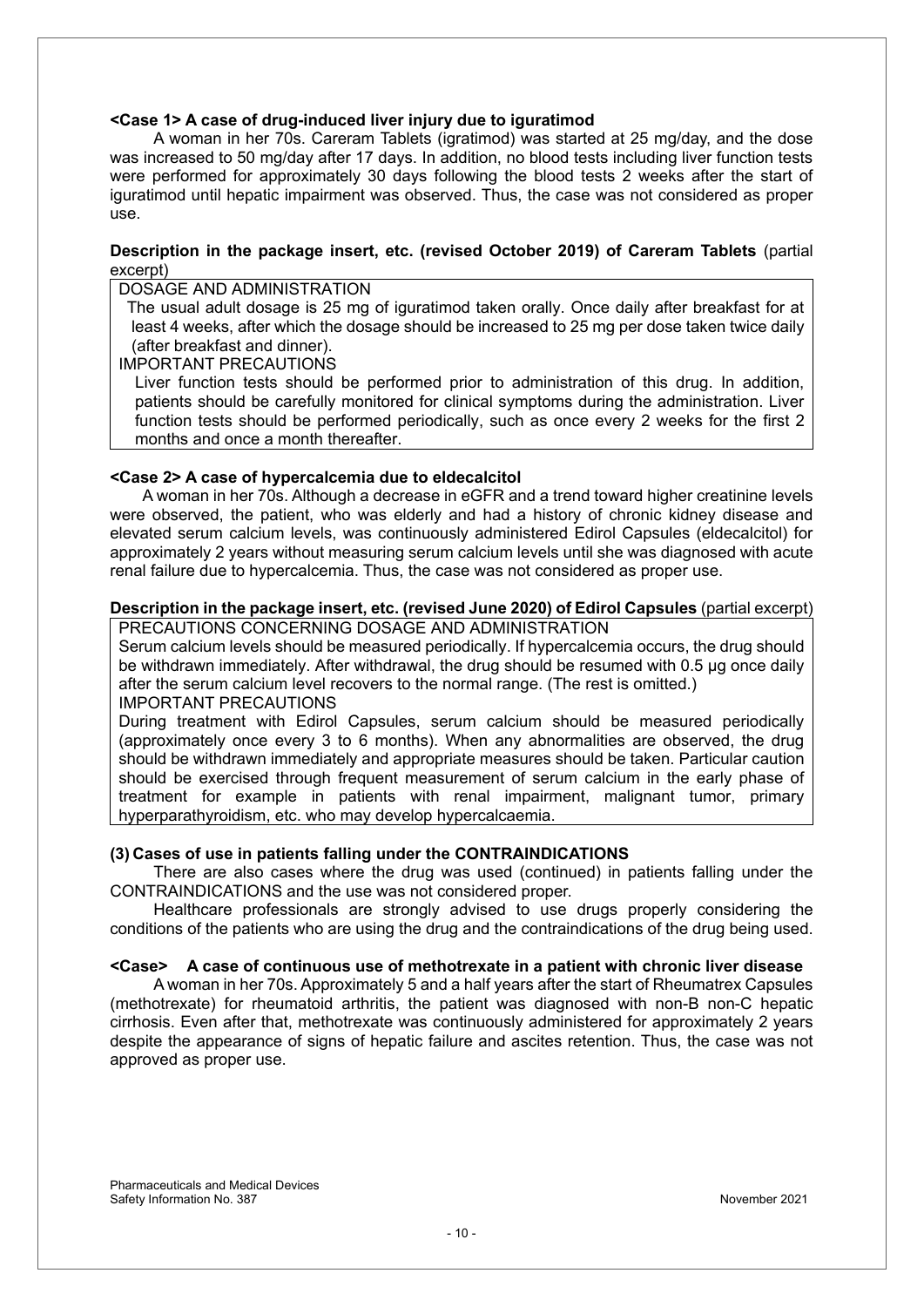#### **Description in the package insert, etc. (partial excerpt) of Rheumatrex Capsules** (revised March 2019)

CONTRAINDICATIONS (This drug should not be administered to the following patients.) Patients with chronic liver diseases [Adverse reactions may be more severe.]

Patients with pleural effusion, ascites, etc. [Toxicity of methotrexate may be more severe due to prolonged retention in pleural effusion, ascites, etc.]

Clinically Significant Adverse Reactions

Fulminant hepatitis, hepatic failure (both with frequency unknown): Serious hepatic disorder (including those caused by hepatitis B or C virus) such as fulminant hepatitis, hepatic failure, necrosis and fibrosis of hepatic tissue, or hepatic cirrhosis may occur. Patients should be carefully monitored through liver function tests every 4 weeks for example. If any abnormalities are observed, appropriate measures should be taken such as discontinuation of administration.

#### **(4) Cases where patients used drugs at their own discretion and not by physicians' instructions**

In cases where patients used drugs prescribed by physicians at their own discretion ignoring physicians' instructions, or patients used drugs that were prescribed for their families or acquaintances, not for themselves, such uses will not be considered proper.

Healthcare professionals should provide definite instructions such as specific oral instructions in addition to the written instructions regarding dosing days or dosing conditions, and doses to allow patients to manage their drugs appropriately.

#### **<Case 1> A case of acute generalised exanthematous pustulosis (AGEP) due to azithromycin, fexofenadine hydrochloride/pseudoephedrine hydrochloride and Shin-Dickinin granules**

A woman in her 50s. The patient was taking Zithromac Tablets (azithromycin), Dellegra Combination Tablets (fexofenadine hydrochloride/pseudoephedrine hydrochloride) and Shin-Dickinin granules. Of these, the patient took the residual Zithromac Tablets (azithromycin) that were previously prescribed by her physician at her own discretion. Thus, the case was not considered proper.

#### **(5) Cases where patients were administered the drugs to which they had a history of adverse reactions**

There are cases where patients were prescribed drugs to which they had a history of adverse reactions by physicians who knew the history and the uses were not considered proper.

Healthcare professionals are strongly requested to adequately consider patients' history of allergies, adverse reactions, or medication in other medical institutions in order to use drugs properly.

#### **<Case> A case of hyponatraemia due to indapamide**

A woman in her 80s. Despite her history of hyponatraemia due to Natrix Tablets (indapamide), the tablets were prescribed without measuring the patient's blood sodium level and hyponatraemia developed. This drug use was not considered proper.

Healthcare professionals should reconfirm the descriptions in the package inserts, etc. for proper use of the drugs.

#### PMDA Alert for Proper Use of Drugs https://www.pmda.go.jp/english/safety/info-services/drugs/properly-use-alert/0001.html

#### **6. Source of Information on Relief System for Adverse Drug Reactions**

Pharmaceuticals and Medical Devices Safety Information No. 387 November 2021 Details of the Relief System as well as the Infections derived from Biological Products Relief System can be found on the PMDA's website http://www.pmda.go.jp/relief-services/index.html (only in Japanese). Furthermore, materials on the Relief System for patients are also available on the website, and healthcare professionals are encouraged to use these materials to disseminate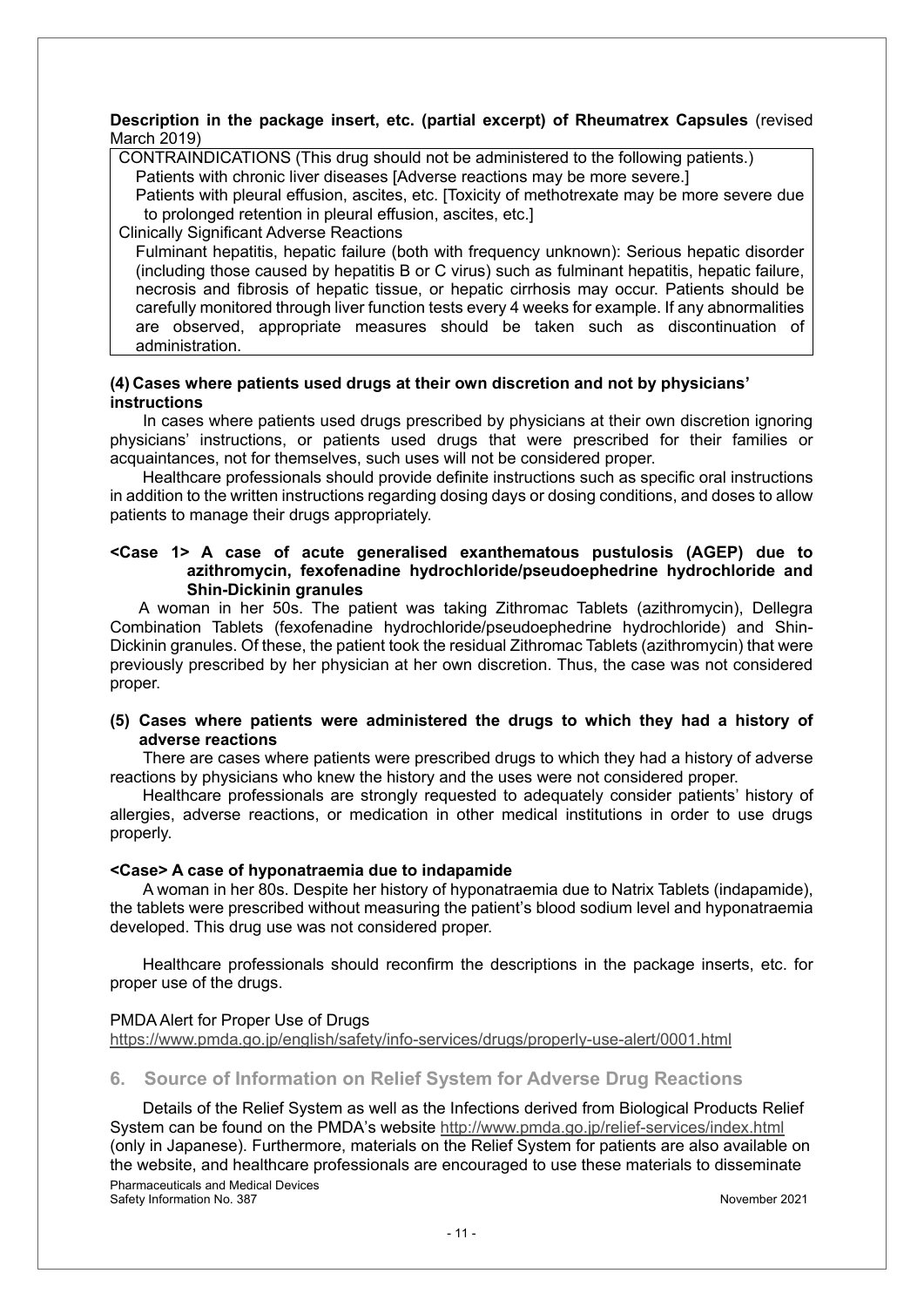information on the system.

The forms of necessary documents for making claims can be downloaded from the following website, and documents can be created electronically using a computer, etc.

If the documents are created electronically using a personal computer, etc., claimants are requested to also submit paper-based documents and provide an electronic copy of the electronic file using a compact disk, etc.

http://www.pmda.go.jp/relief-services/adr-sufferers/0004.html (only in Japanese)

Details of medical certificates and certificates for prescription/use are important information when judging whether the use was proper or not, etc.; therefore, as many details as possible should be included in these documents. Healthcare professionals are also encouraged to use the preparation guidelines for medical certificates.

Please note that the following cases will not be applicable to receiving relief benefits.

A. Cases of adverse health effects resulting from statutory vaccination practice (Relief System for Injury to Health with Vaccination is applicable in accordance with the Preventative Vaccination Law.)

However, cases of adverse health effects resulting from voluntary vaccinations are eligible for relief benefits under the Relief System.

- B. Cases in which it is clear who else is liable for the damages such as MAHs  $^{Note 7}$
- C. Cases of adverse health effects as a result of using the drug in an amount exceeding the approved dosage when it is absolutely necessary for the purpose of saving the patient's life with advance knowledge of the associated risk of such adverse health effects Note 8)
- D. Cases in which the purpose/method of use is not confirmed to be proper (such as cases in which drugs are used in other ways than the indications approved by the Minister of Health, Labour and Welfare, or cases in which drugs have not been used in accordance with the Precautions of the package inserts, etc.)
- E. Cases of adverse health effects resulting from Drugs not considered eligible for the Relief System

Drugs not considered eligible include Note 9):

- i Drugs used for the treatment of cancer or other specific disorders designated by the Minister of Health, Labour and Welfare (anticancer drugs, immunosuppressants, etc.)
- ii Drugs that do not have the possibility to cause ADRs, including drugs not used directly on human bodies or drugs without pharmacological effects (insecticides, disinfectant agents, in vitro diagnostics, etc.)
- F. Cases of mild adverse health effects (treatment equivalent to inpatient care associated with hospital admission is not required) or cases in which disabilities caused by drugs fail to meet the disability criteria under the Relief System Note 10)
- G. Cases in which the deadline for claiming the relief benefits has passed
- H. Other cases that have not been approved by the Pharmaceutical Affairs and Food Sanitation Council, MHLW based on medical and pharmaceutical judgment
	- Cases in which disorders or disabilities are considered unlikely to have been caused by ADRs (those that are not considered due to Drugs)
	- Cases in which it cannot be judged whether there is a causal relationship or whether drugs are used for the proper use and with the proper method because of insufficient documentation (impossible to judge)

#### **7. Closing Comments**

Healthcare professionals are encouraged to fully check the necessary alerts in the package inserts, etc. before using Drugs and to use them properly. Please note that cases in which Drugs are not used properly may not be eligible to receive relief benefits under the Relief System even if the adverse health effects are suspected to have been caused by ADRs related to the Drugs. In addition, off-label uses are not covered by the Relief System, unless the intended use is widely practiced in clinical settings based on certain evidence, such as guidelines that specify such use.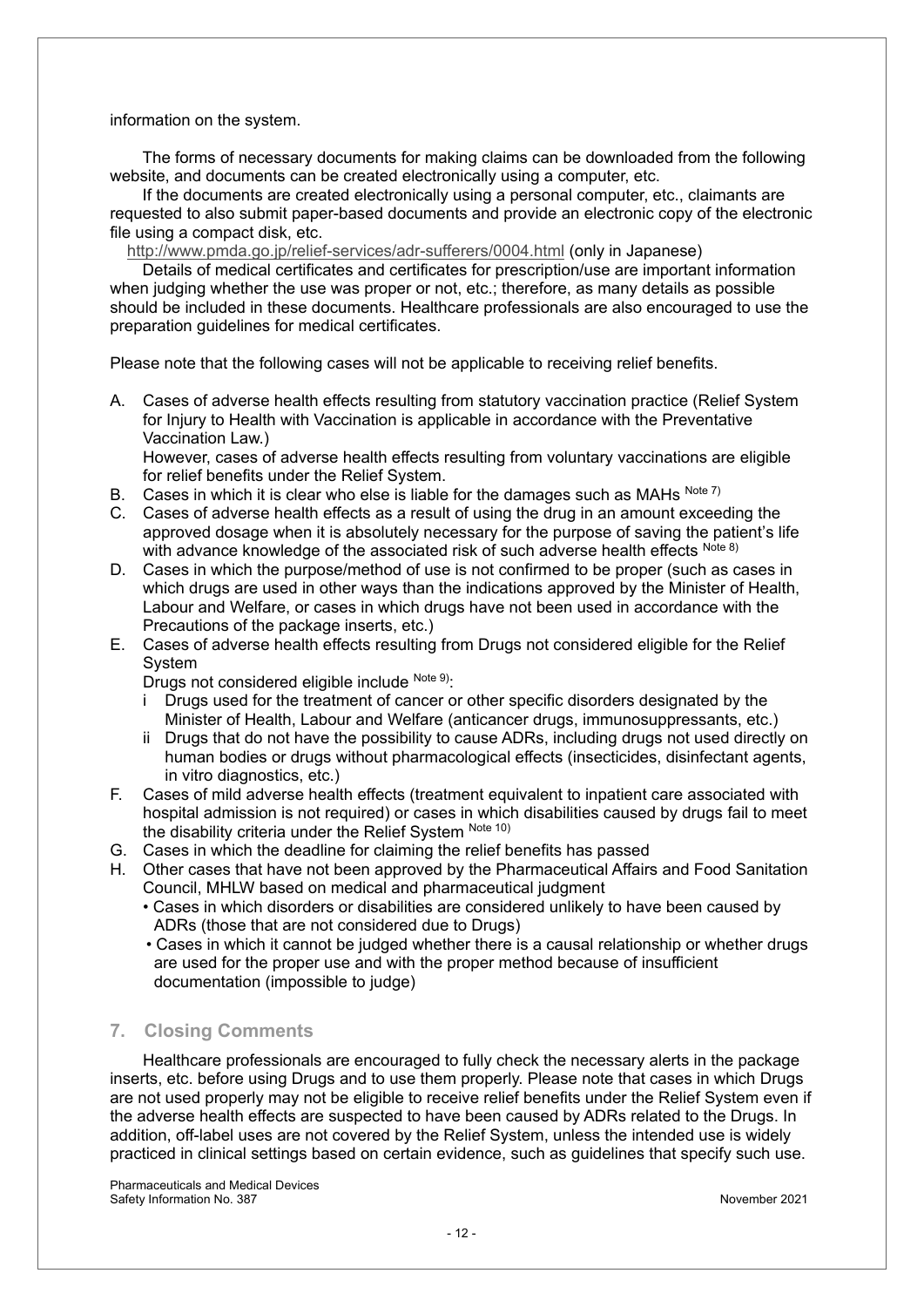If they become aware of ADRs, etc. or if they are consulted by their patients about ADRs, healthcare professionals should provide information on the Relief System to the patients or their caregivers if the adverse health effects are possibly eligible to receive relief benefits under the Relief System. MHLW/PMDA encourages continued cooperation from healthcare professionals in preparing documents, such as medical certificates, required to claim these relief benefits.

For the details of the Relief System, see the website below.

#### https://www.pmda.go.jp/english/index.html

The following consultation service in regard to the Relief System is available (the same service provided for Infections derived from Biological Products Relief System).

• Relief System Consultation Service, PMDA

Phone: 0120-149-931 (toll-free) Office hours: Monday to Friday 9:00-17:00 (excluding national and New Year holidays) E-mail: kyufu@pmda.go.jp

- Note 1) From: FY 2020 Awareness Survey on the Relief System for Adverse Drug Reaction https://www.pmda.go.jp/relief-services/adr-sufferers/0023.html (only in Japanese)
- Note 2) From: FY 2021 Relief Service Committee (Pharmaceuticals and Medical Devices Agency)

https://www.pmda.go.jp/about-pmda/advisory-council-information/reliefservices/0053.html (only in Japanese)

- Note 3) The periods during which administrative processing cannot be conducted, because of the need for additional or supplemental documents from claimants and medical institutions for the purpose of making medical and pharmaceutical judgments, are excluded from the administrative processing time from the claim submission to the payment approval/rejection decision.
- Note 4) The number of cases is on an applicant basis. If there is a second claim for the same cause after the first claim, the 2 applications are counted as 1 case.
- Note 5) Compliance with Dosage and Administration and Ensuring Early Detection for Lamictal Tablets (lamotrigine)-induced Serious Skin Disorders https://www.pmda.go.jp/files/000153788.pdf
- Note 6) Serious Skin Disorders with Lamotrigine and Adherence to Dosage and Administration https://www.pmda.go.jp/files/000231989.pdf
- Note 7) "The persons liable for the damages" refers to, typically, the persons responsible for accidents caused by adulterated drugs or contaminated drugs, so-called defective drugs.
- Note 8) If the sufferer's acceptance of the ADR that occurred is a socially accepted concept. Typical situations in which such acceptance is anticipated are as follows:
	- (1) The drug is used in critical care situations.
	- (2) There are no alternative treatment modalities available.
	- (3) A higher dose of the drug than the usual dose is used.
	- (4) The possibility of adverse health effects due to ADRs was recognized in advance.
	- (5) Adverse health effects due to ADRs which had been recognized in advance mentioned in (4) occurred.

Whether individual cases will be accepted will be judged based on these typical situations. For the claim to be considered acceptable, similar acceptance in terms of social acceptance must be necessary. In such cases, even if the aforementioned 5 criteria are not all satisfied, cases will be judged based on whether they are in accordance with a typical case from an overall standpoint including other situations or factors, etc.

Note 9) Drugs not eligible for relief benefits

https://www.pmda.go.jp/relief-services/adr-sufferers/0044.html (only in Japanese)

Note 10) Degree of disability does not meet the criteria of "Disability that prevents a person from performing daily life activities by himself/herself (Grade 1)" or "Disability that results in significant limitations during the patient's daily life activities (Grade 2)"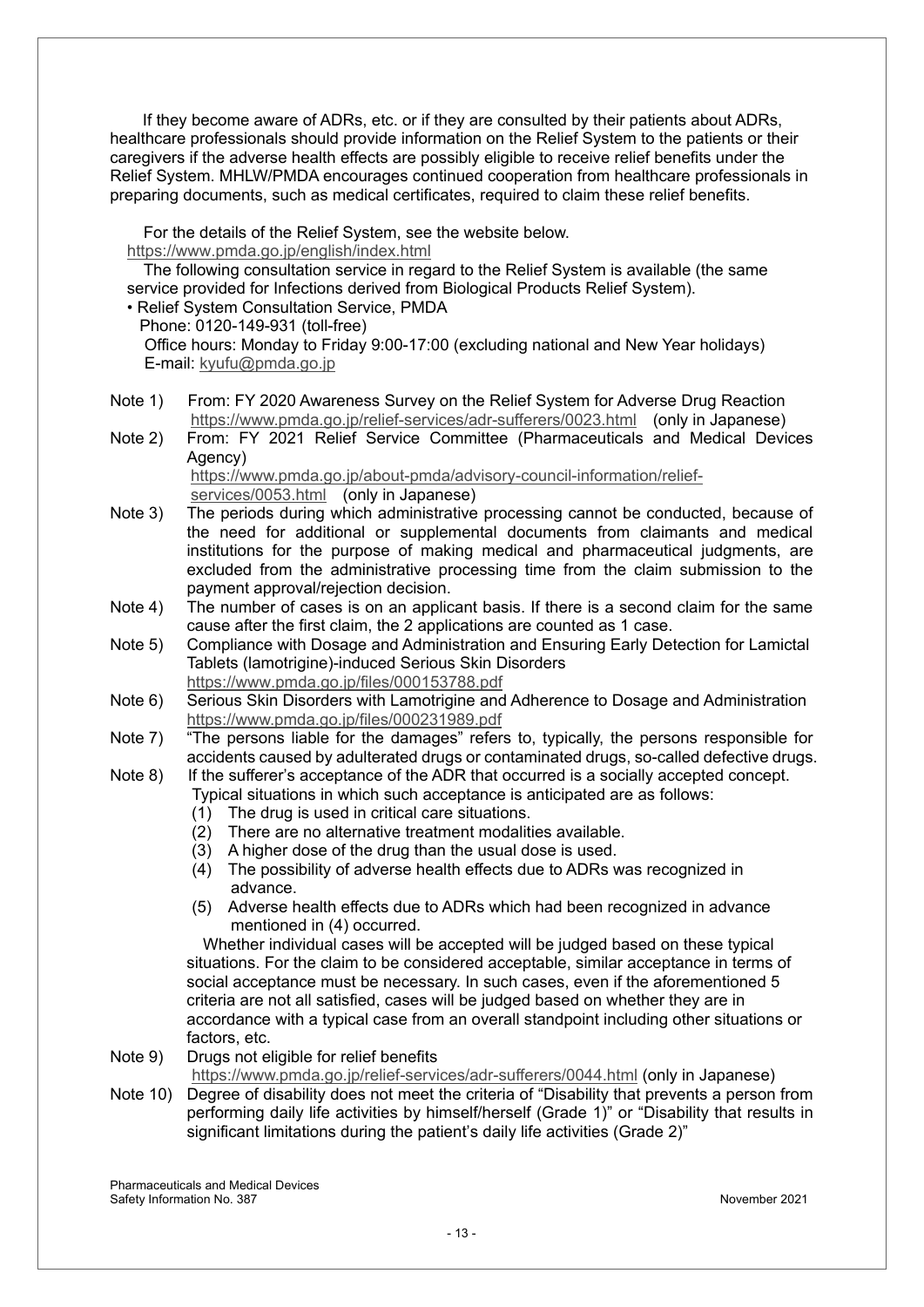### Efforts for Human Papillomavirus Vaccine by Relief System for Adverse Drug Reactions

#### **1. Introduction**

The joint meeting of the Adverse Reactions Review Committee for Preventative/Voluntary Vaccination on the Health Sciences Council and the Subcommittee on Drug Safety of the Committee on Drug Safety in the Pharmaceutical Affairs and Food Sanitation Council in regard to the human papilloma virus vaccine (hereinafter referred to as "HPV vaccines") was held on September 17, 2015. Based on the deliberations of the joint meeting, under the Relief System, MHLW/PMDA have promptly reviewed the relief claims for claimants who claim adverse health effects for symptoms that occurred after administration of HPV vaccines and have taken efforts to increase awareness of the Relief System. By the end of March 2021, 317 of the total 525 patients reviewed had been acknowledged as eligible for the relief because a causal relationship between HPV vaccines and health effects was reasonably possible.

Adverse health effects in people who were vaccinated with vaccines under the "Urgent Vaccination Promotion such as for cervical cancer vaccines" Note) from November 26, 2010 to March 31, 2013 may be regarded to be ADRs based on the review results of the relief benefits. For example, even if the medical care required was not of an extent to be considered inpatient care, such as when patients received treatment on an outpatient basis, the patient may be eligible to receive support for medical expense/medical allowance payments from the Public Foundation of the Vaccination Research Center.

If support for medical expenses/medical allowances is to be provided for the first time for any adverse health effect caused by vaccination in this program, a claim for relief benefits must first be submitted for the Relief System regardless of the level of medical care such as inpatient or outpatient care. Therefore, healthcare professionals are requested to cooperate with the claimant's procedures (creation of medical certificates, etc.).

Note) Females who are first-year junior high school students (approximately 13 years old) up to those who are first-year high school students (approximately 16 years old) to whom HPV vaccines were administered during the period from November 26, 2010 to March 31, 2013 may be eligible to receive relief benefits.

http://www.mhlw.go.jp/bunya/kenkou/kekkaku-kansenshou28/pdf/sesshu\_youryou.pdf

(only in Japanese)

MHLW will continue to offer the necessary support to patients while promptly reviewing the relief claims.

#### **2. Results of Health Damage Relief through Relief System for Adverse Drug Reactions**

The results (annual trends) of health damage relief through the Relief System for Adverse Drug Reactions for HPV vaccines have been reported as shown in the following table.<sup>Note)</sup>

| <b>Fiscal Year</b>    | 2010      | 2011      | 2012      | 2013     | 2014     | 2015      |
|-----------------------|-----------|-----------|-----------|----------|----------|-----------|
| Number of<br>claims   | 2 cases   | 10 cases  | 7 cases   | 25 cases | 39 cases | 152 cases |
| Number of<br>Payments | 0         | 5 cases   | 9 cases   | 8 cases  | 4 cases  | 75 cases  |
| <b>Fiscal Year</b>    | 2016      | 2017      | 2018      | 2019     | 2020     | Total     |
| Number of<br>claims   | 334 cases | 141 cases | 86 cases  | 58 cases | 34 cases | 888 cases |
| Number of<br>Payments | 314 cases | 223 cases | 111 cases | 75 cases | 49 cases | 873 cases |

(Source: PMDA Annual Report FY 2020)

https://www.pmda.go.jp/about-pmda/annual-reports/0001.html (only in Japanese)

Note) More than one type of benefit may be claimed in a single claim. Also, a single patient may submit multiple applications successively for a single claim.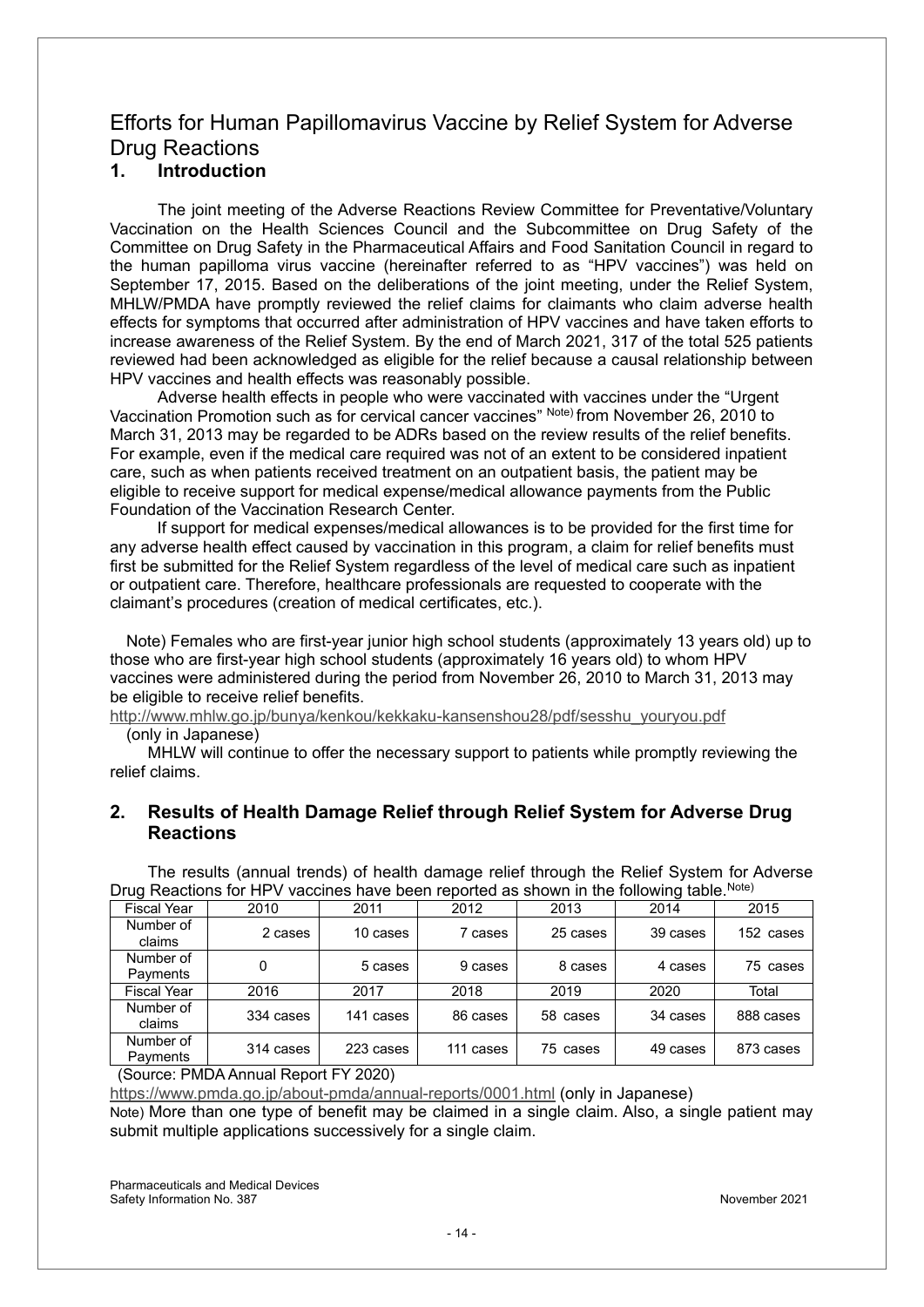#### **3. Points to be considered in regard to the necessary documentation when claiming relief benefits under the Relief System for Adverse Drug Reactions in relation to HPV vaccines, etc.**

The MHLW issued an administrative notice in 2016 regarding items to be considered in regard to the necessary documentation when claiming relief benefits.

- 1. Medical certificate
- (1) Medical certificates are only required for medical care related to the adverse health effect the claims are being filed for, regardless of whether the care is provided on an inpatient or outpatient basis. Claimants do not need to request all medical institutions they visited to create medical certificates.
- (2) For the medical certificates, information necessary to judge the causal relationship to the vaccination, such as information regarding the day of vaccination and the clinical course until the onset of symptoms, is considered important and should be provided as far as reasonably possible. It is also permissible for the medical institution creating the medical certificate to include other information than treatment (for example, information related to the duration of clinical practice if the patient consulted with multiple medical institutions since the symptoms were not apparent, symptoms that triggered hospital consultation, etc.).

Please also cooperate with the attachment of materials related to other medical institutions (addresses, telephone numbers, days of consultation, medical chart number, name of physician in charge, symptoms that triggered hospital consultation, etc.), even if the material is created by the claimant and not the medical institution or if the materials have only partial information.

- 2. Certificates for prescription/use
	- (1) If the vaccine was administered by the physician or medical institution that created the medical certificate, certificates for prescription are unnecessary.
	- (2) If possible, please request vaccination coupons provided prior to vaccination or other reference materials (such as body temperature results, items asked for during the medical interview or examination) and attach these to the claims.

**From the administrative notice issued on January 14, 2016 by the Safety Division of the MHLW "Items to be considered in regard to the necessary documentation when claiming relief benefits under the Relief System for Adverse Drug Reactions in relation to administration based on "Urgent Vaccination Promotion such as for cervical cancer vaccines.""**

#### (References)

Notification by the Director of the Health Service Bureau, MHLW and the Sports and the Director of the Youth Bureau, MEXT, dated September 30, 2015, "Enhancement of Consultation and Support Systems for Sufferers of Symptoms after Human Papillomavirus Infection Vaccination" (HSB Notification No. 0930-7, 27 SYB Notification No. 419)

http://www.mhlw.go.jp/bunya/kenkou/kekkaku-kansenshou28/madoguchi/dl/151116\_02.pdf (only in Japanese)

Administrative Notice by the Safety division, Pharmaceutical Safety and Environmental Health Bureau, MHLW, dated October 22, 2015, Increasing Awareness of Deadlines for the Relief System for Adverse Drug Reactions Claims in relation to Vaccination Based on "Urgent Vaccination Promotion such as for cervical cancer vaccines" (Request)

http://www.mhlw.go.jp/bunya/kenkou/kekkaku-kansenshou28/dl/yobou151022-1.pdf (only in Japanese)

Administrative Notice by the Health Service Division, Health Service Bureau, MHLW, dated December 1, 2015, Relief Benefits for Adverse Health Effects due to "Urgent Vaccination Promotion such as for cervical cancer vaccines (Request)"

https://www.pmda.go.jp/files/000208632.pdf (only in Japanese)

Administrative notice by the Safety Division, Pharmaceutical Safety and Environmental Health Bureau, MHLW, dated January 14, 2016, Items to be Considered in Regard to Necessary Documentation When Claiming Relief Benefits under the Relief System for Adverse Drug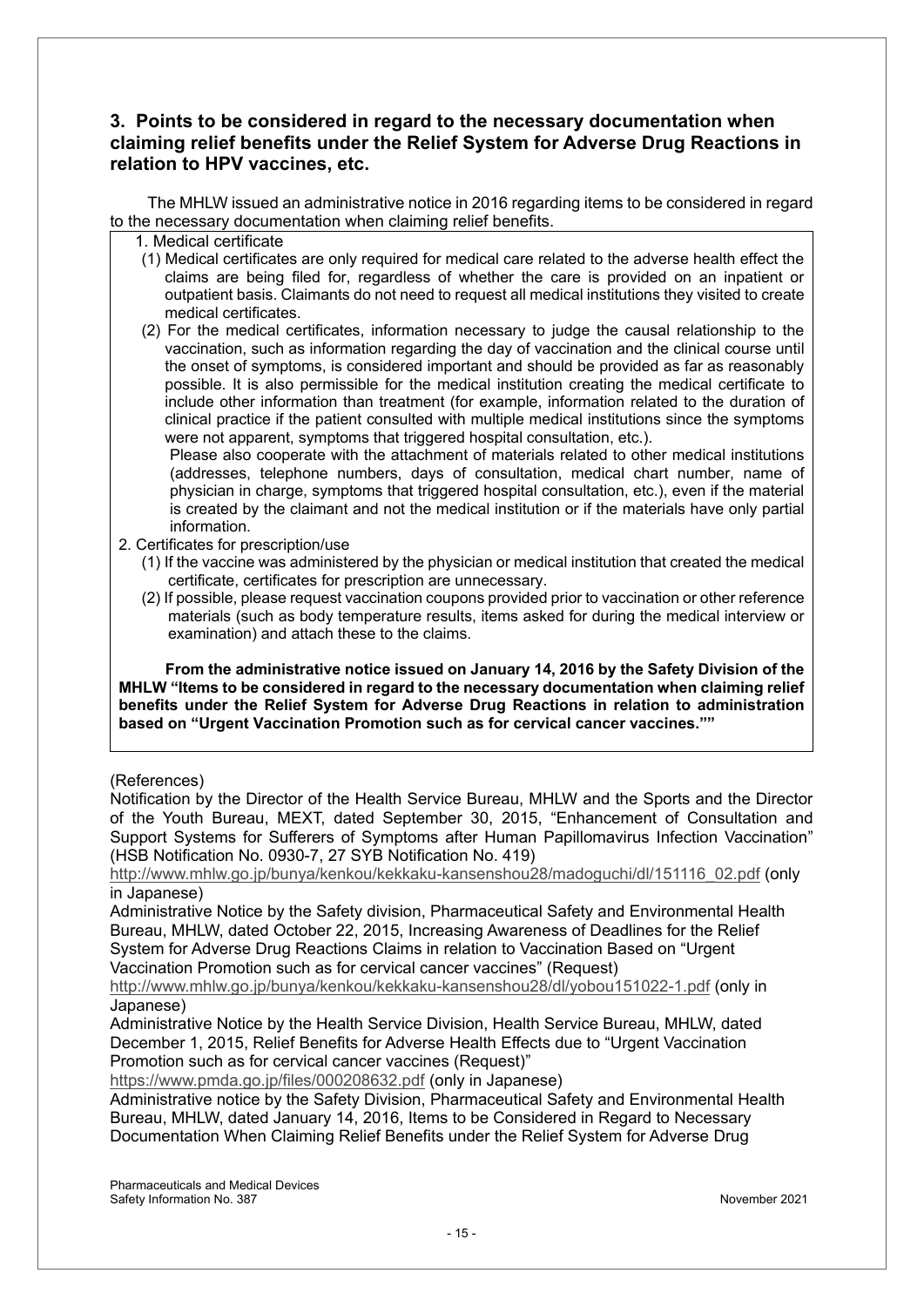Reaction in Relation to Vaccination based on "Urgent Vaccination Promotion such as for cervical cancer vaccines"

https://www.pmda.go.jp/files/000209731.pdf (only in Japanese)

Notification by the Director of the Office of Drug Induced Damages, General Affairs Division and the Director of the Safety Division, Pharmaceutical Safety and Environmental Health Bureau, MHLW, dated January 15, 2016, Request for cooperation for the Relief System for Adverse Health Effects provided by PMDA (PSEHB/ODID, Notification No. 0115-1, and PSEHB/SD Notification No. 0115-1)

https://www.pmda.go.jp/files/000209915.pdf (only in Japanese)

Establishment of Subcommittee on Evaluation of Adverse Reactions of HPV Vaccines http://www.mhlw.go.jp/file/05-Shingikai-11121000-Iyakushokuhinkyoku-Soumuka/0000117420.pdf (only in Japanese)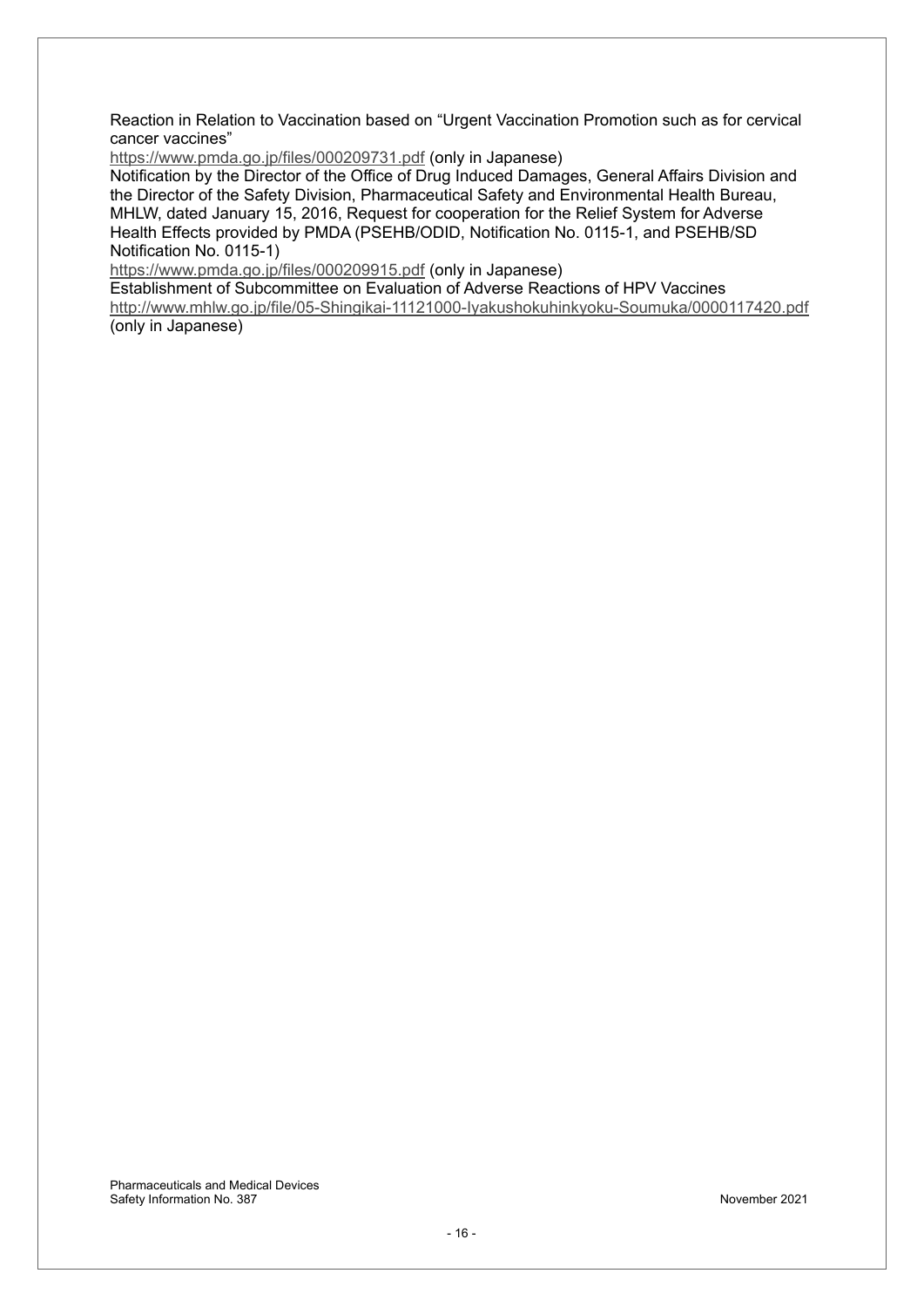## <span id="page-16-0"></span>**Acute coronary syndrome accompanying allergic reaction (Kounis Syndrome)**

#### **1. Introduction**

 The MHLW on October 12, 2021 issued a notification instructing the addition of a cautionary statement regarding "acute coronary syndrome accompanying allergic reaction" (Kounis syndrome) to the precautions of the package insert for cefoperazone sodium/sulbactam sodium (hereinafter referred to as "this drug"). The decision was in response to the cases of Kounis syndrome that were reported in Japan in which a causal relationship between the drug and event was reasonably possible. Since the definition of Kounis syndrome could not be confirmed in Japanese or overseas guidelines and other relevant documents as of October 2021 and it was considered that the syndrome was not highly recognized in Japan, the addition of "acute coronary syndrome accompanying allergic reaction" to the precautions was decided.

 Please refer to 3. Important Safety Information and 4. Revision of Precautions (No. 327) for the details of the revision and clinical courses of the cases.

#### **2. Kounis syndrome**

#### (1). Diseases concept

 Kounis syndrome is, according to the literature, a disease in which various pathological conditions related to acute coronary syndrome are caused by different mediators released from mast cells due to allergic reactions i, ii. There are 3 types of Kounis syndrome: Type I which causes spasm in the coronary arteries with no significant preexisting stenosis, type II which causes acute coronary syndrome secondary to rupture of the preexisting coronary plaque, and Type III which causes in-stent thrombosis in patients with coronary artery stent implantation.

#### (2). Epidemiology

 Only a limited number of cases of Kounis syndrome have been reported in the literature. The poor awareness of the syndrome in clinical practice is considered to be a reason for the limited number. It is assumed that there are cases of anaphylaxis and acute coronary syndrome that were not diagnosed as Kounis syndrome, and the actual number of patients with Kounis syndrome may be higher than the number of reported cases  $i$ ,  $iii$ , iv.

#### (3). Causes

 It is believed that Kounis syndrome potentially occurs with anything that may cause an allergic reaction. Drugs that may cause an allergic reaction and therefore potentially cause Kounis syndrome include antibiotics, contrast media, antiplatelet agents, and anticancer drugs. In addition to drugs, a wide range of substances and circumstances are considered to potentially cause the syndrome such as food allergies, metal allergies, insect and fish stings, and bites <sup>v</sup>.

#### (4). Diagnosis

 There are no established diagnostic criteria for Kounis syndrome. As of October 2021, no descriptions of Kounis syndrome are identified in Japanese and overseas guidelines. The possibility of Kounis syndrome is to be considered for cases diagnosed with coronary spastic angina or acute myocardial infarction associated with allergic reaction based on clinical symptoms, blood tests, and imaging assessment. A possibility of being complicated with acute coronary syndrome should be assumed for cases presenting with allergic reactions including anaphylaxis as well as a possibility of being caused by allergic reaction for cases of acute coronary syndrome.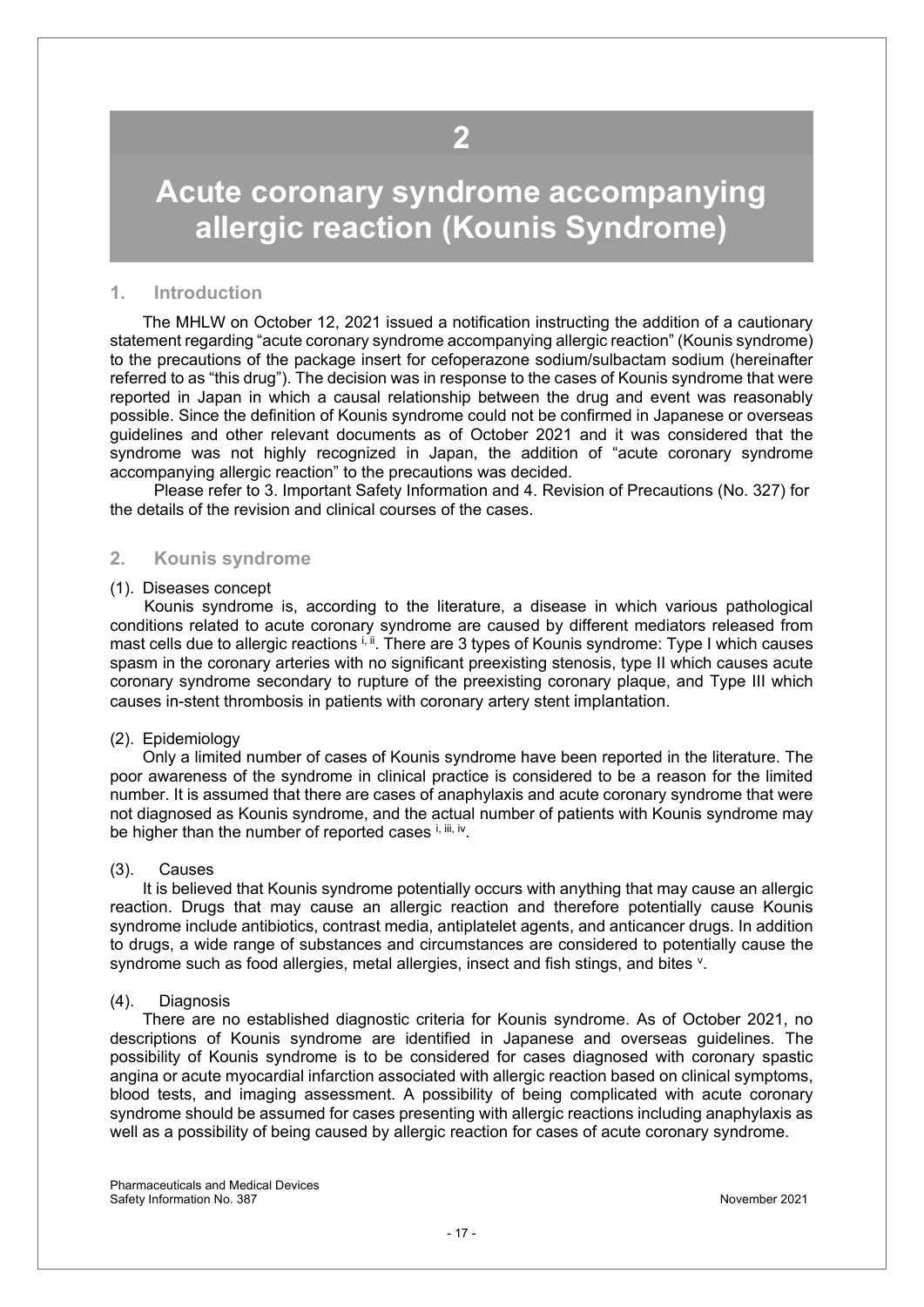#### (5). Treatment

 For Kounis syndrome, allergic reaction and acute coronary syndrome should be treated concurrently. Depending on the treatment regimen, treatment for allergic reaction may aggravate acute coronary syndrome, or treatment for acute coronary syndrome may aggravate allergic reaction, so care must be taken in selecting drugs vi.

#### **3. Request for cooperation**

Kounis syndrome is considered to be an event that potentially occurs with any drugs that may cause an allergic reaction. Medical professionals who encounter a case suggestive of Kounis syndrome caused by a drug (cases of acute coronary syndrome that occurs accompanying allergic reaction) are requested to cooperate through reporting to the PMDA pursuant to the Drugs and Medical Devices Safety Information Reporting System or informing the marketing authorization holder (MAH) of the drug of such cases. The MHLW and PMDA will continue to closely monitor for cases in which Kounis syndrome due to drugs other than this drug is suspected as well and to consider the necessity of safety measures.

#### **[References]**

- ࣭Revisions of Precautions (PSEHB/PSD 1012 No.1 dated October 12, 2021) https://www.mhlw.go.jp/content/11120000/000842056.pdf (only in Japanese) English translation by PMDA (cefoperazone sodium/sulbactam sodium) https://www.pmda.go.jp/files/000243227.pdf
- ࣭ Adverse Reactions, Infections, Malfunctions Report pursuant to the Pharmaceuticals and Medical Devices Act (intended for healthcare professionals) https://www.pmda.go.jp/safety/reports/hcp/pmd-act/0003.html (only in Japanese)

<Literature>

<sup>i</sup> Kounis NG, et al. : Histamine-induced coronary artery spasm: the concept of allergic angina. Br J Clin Pract. 45: 121̽8(1991).

ii Kounis NG. : Kounis syndrome: an update on epidemiology, pathogenesis, diagnosis and therapeutic management. Clin Chem Lab Med. 54: 1545-59(2016).

iii Wu H, et al. : Kounis Syndrome Induced by Anisodamine: A Case Report. Int J Gen Med. 13: 1523-7(2020)

 $\overline{y}$  Li J, et al. : Acute coronary syndrome secondary to allergic coronary vasospasm (Kounis Syndrome): a case series, follow-up and literature review. BMC Cardiovasc Disord, 18: 42(2018). <sup>v</sup> Ng BH, et al. : Kounis syndrome following solenopsis (fire ant) bite. Med J Malaysia. 74: 344-6(2019).

vi Fassio F, et al. : Kounis syndrome: A concise review with focus on management. Eur J Intern Med. 30: 7-10(2016).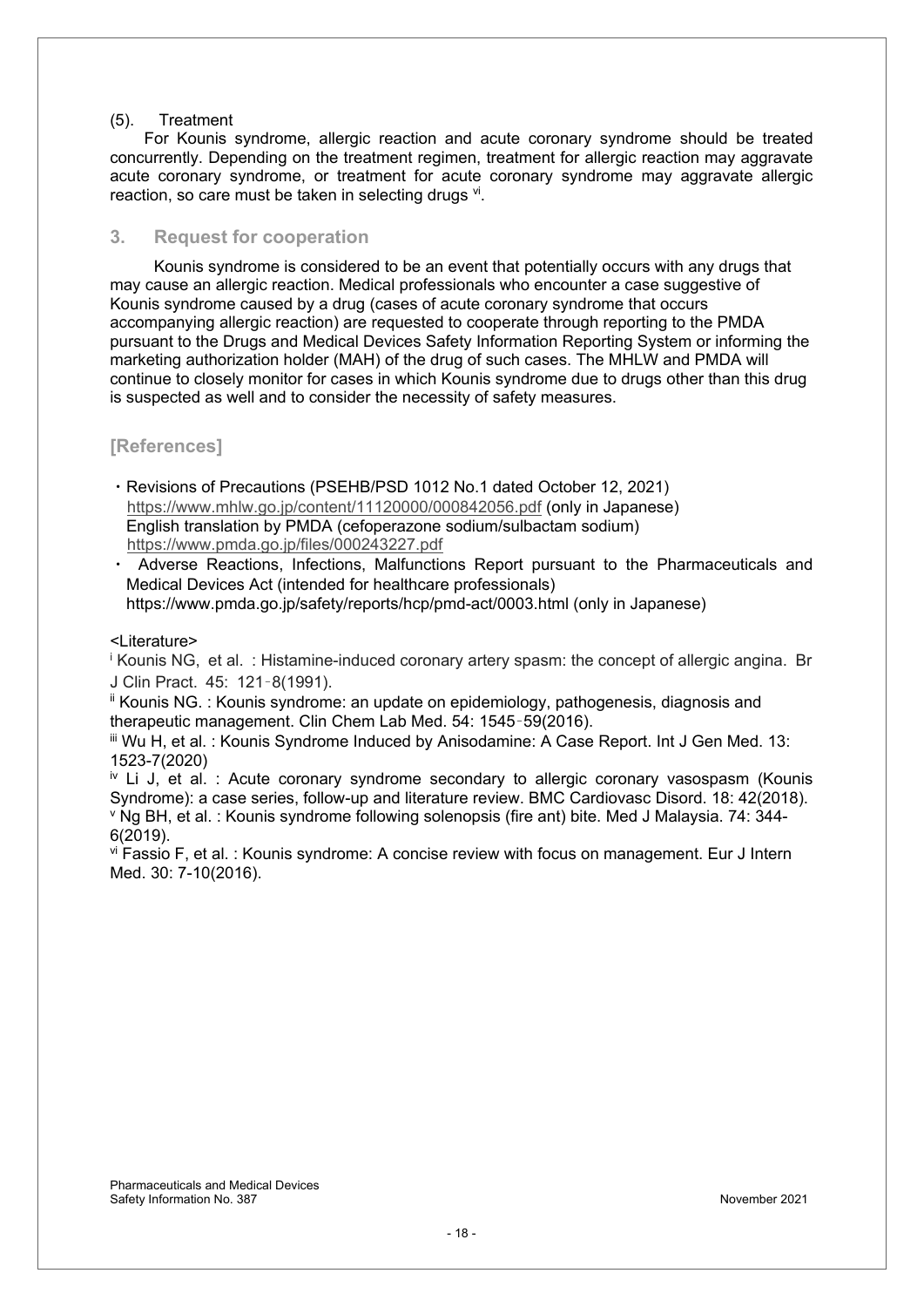# **Important Safety Information**

<span id="page-18-0"></span>Regarding the revision of the Precautions of package inserts of drugs in accordance with the Notification dated October 12, 2021, this section will present the details of important revisions as well as the case summary serving as the basis for these revisions.

### 1 **Cefoperazone sodium/sulbactam sodium**

| <b>Branded name</b><br>(name of company) | a. Sulperazon for Intravenous Use 0.5 g, b. Sulperazon for<br>Intravenous Use 1 g, c. Sulperazon Kit for Intravenous Use 1 g<br>(Pfizer Japan Inc.), and the others                                                                                                                                                                                                                                                                                                                                                                                                                                                                                                                                                                                                                                                                                                                                                                                    |
|------------------------------------------|--------------------------------------------------------------------------------------------------------------------------------------------------------------------------------------------------------------------------------------------------------------------------------------------------------------------------------------------------------------------------------------------------------------------------------------------------------------------------------------------------------------------------------------------------------------------------------------------------------------------------------------------------------------------------------------------------------------------------------------------------------------------------------------------------------------------------------------------------------------------------------------------------------------------------------------------------------|
| <b>Therapeutic category</b>              | Antibiotic preparations acting mainly on gram-positive and gram-<br>negative bacteria                                                                                                                                                                                                                                                                                                                                                                                                                                                                                                                                                                                                                                                                                                                                                                                                                                                                  |
| <b>Indications</b>                       | <applicable microorganisms=""><br/>Cefoperazone sodium/sulbactam sodium-susceptible strains of<br/>genus Staphylococcus, Escherichia coli, genus Citrobacter, genus<br/>Klebsiella, genus Enterobacter, genus Serratia, genus Proteus,<br/>genus Providencia rettgeri, Morganella morganii, Haemophilus<br/>influenza, Pseudomonas aeruginosa, genus Acinetobacter, genus<br/>Bacteroides, and genus Prevotella species<br/><applicable conditions=""><br/>Sepsis, infective endocarditis, secondary infections following<br/>trauma, thermal burn, and surgical wound, pharyngitis/laryngitis,<br/>tonsillitis, acute bronchitis, pneumonia, lung abscess, pyothorax,<br/>secondary infection of chronic respiratory lesions, cystitis,<br/>pyelonephritis, peritonitis, intra-abdominal abscess, cholecystitis,<br/>cholangitis, liver abscess, bartholinitis, intrauterine infection, uterine<br/>adnexitis, parametritis</applicable></applicable> |

#### **PRECAUTIONS (revised language is underlined)**

#### **[Under old instructions]**

| ן טווטטו טוט ווואר                     |                                                                                                                                                                                                                                                       |
|----------------------------------------|-------------------------------------------------------------------------------------------------------------------------------------------------------------------------------------------------------------------------------------------------------|
| <b>Important Precautions</b>           | Since no methods are currently available for predicting onset of<br>shock, anaphylaxis, or acute coronary syndrome accompanying<br>allergic reaction associated with this drug with reasonable certainty,<br>the following measures should be taken.  |
| <b>Adverse Reactions</b>               | Shock, anaphylaxis (dyspnoea, etc.), acute coronary syndrome                                                                                                                                                                                          |
| <b>Clinically Significant</b>          | accompanying allergic reaction: Shock, anaphylaxis (dyspnoea, etc.),                                                                                                                                                                                  |
| <b>Adverse Reactions</b>               | or acute coronary syndrome accompanying allergic reaction may<br>occur. Patients should be carefully monitored. If any abnormalities are<br>observed, administration of this drug should be discontinued and<br>appropriate measures should be taken. |
| [Under new instructions]               |                                                                                                                                                                                                                                                       |
| 8. IMPORTANT                           | Since no methods are currently available for predicting onset of                                                                                                                                                                                      |
| <b>PRECAUTIONS</b>                     | shock, anaphylaxis, or acute coronary syndrome accompanying<br>allergic reaction associated with this drug with reasonable certainty,<br>the following measures should be taken.                                                                      |
| <b>11. ADVERSE</b><br><b>REACTIONS</b> | Shock, anaphylaxis (dyspnoea, etc.), acute coronary syndrome<br>accompanying allergic reaction                                                                                                                                                        |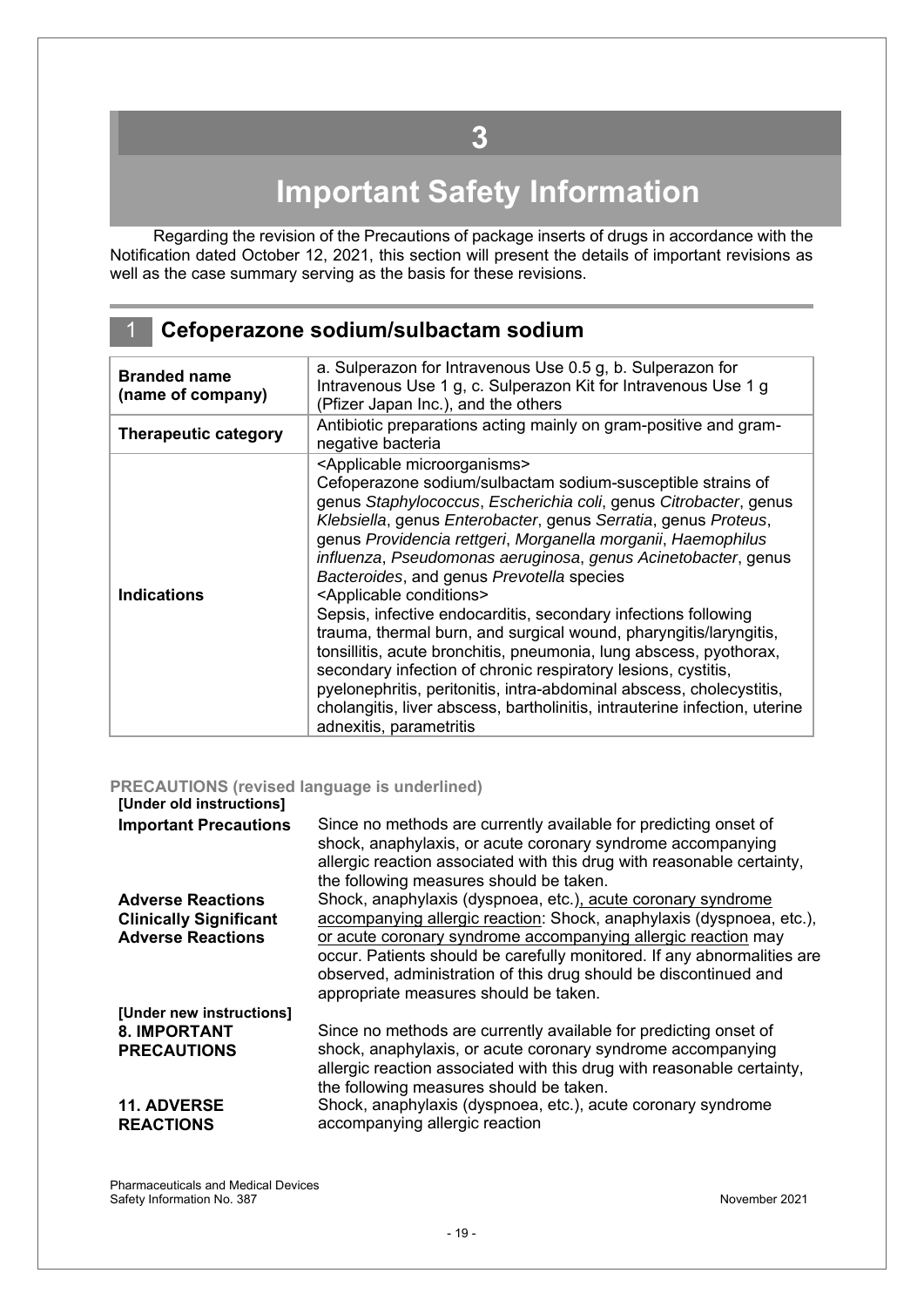**11.1 Clinically Significant Adverse Reactions Reference information** 

**Case**

Number of cases (for which a causal relationship between the drug and event is reasonably possible) reported during the previous approximately 3-year period (April 2018 to March 2021)

Cases involving acute coronary syndrome accompanying allergic reaction: 2 (1 patient mortality)

Number of patients using the drug as estimated by the MAH during the previous 1-year period: Approximately a: 7 270, b: 61 752, c: 66 539

Japanese market launch: a,b: June 1986, c: July 1997

| No.              | Patient       |                    | Daily dose/         | <b>Adverse Reaction</b>                                                                                                                                 |
|------------------|---------------|--------------------|---------------------|---------------------------------------------------------------------------------------------------------------------------------------------------------|
|                  | Sex/          | Reason for use     | administrati        | Clinical course and treatment                                                                                                                           |
|                  | age           | (complication)     | on duration         |                                                                                                                                                         |
| $\mathbf{1}$     | Male          | Cholangitis        | No data/            | Kounis syndrome Type 1                                                                                                                                  |
|                  | 70s           | (bile duct cancer) | for 1 day           | Patient background:                                                                                                                                     |
|                  |               |                    |                     | Surgery was performed for bile duct cancer 3 year                                                                                                       |
|                  |               |                    | <b>Discontinued</b> | ago, followed by several hospital admissions for<br>postoperative recurrent cholangitis, which was                                                      |
|                  |               |                    |                     | treated in part with cefoperazone sodium/sulbactam                                                                                                      |
|                  |               |                    |                     | sodium. Recurrence of cholangitis was noted during                                                                                                      |
|                  |               |                    |                     | chemotherapy for bile duct cancer. Treatment with                                                                                                       |
|                  |               |                    |                     | cefoperazone<br>sodium/sulbactam<br>sodium<br>was                                                                                                       |
|                  |               |                    |                     | initiated again.                                                                                                                                        |
|                  |               |                    |                     | On Day 1 of administration (Day of discontinuation),<br>the patient complained of rash and pruritus<br>immediately<br>following<br>administration<br>of |
|                  |               |                    |                     | cefoperazone sodium/sulbactam sodium and then<br>had cardio-respiratory arrest. Cardiopulmonary                                                         |
|                  |               |                    |                     | resuscitation and electrical cardioversion were<br>repeated but the patient did not respond. Veno-                                                      |
|                  |               |                    |                     | arterial extracorporeal membrane oxygenation (V-A                                                                                                       |
|                  |               |                    |                     | ECMO) was established and extracorporeal<br>cardiopulmonary<br>resuscitation<br>(ECPR)<br>was                                                           |
|                  |               |                    |                     | performed. ST elevation was noted in the aVR on 12-<br>lead ECG without return of spontaneous circulation.                                              |
|                  |               |                    |                     | Emergency coronary angiography (CAG) was                                                                                                                |
|                  |               |                    |                     | undertaken. Diffuse vascular spasm and delayed                                                                                                          |
|                  |               |                    |                     | enhancement in the 3 major coronary arteries were                                                                                                       |
|                  |               |                    |                     | identified. The<br>arteries were<br>recanalized<br>by                                                                                                   |
|                  |               |                    |                     | administering<br>vasodilator<br>intracoronarily.<br>a                                                                                                   |
|                  |               |                    |                     | Spontaneous circulation returned after an intra-aortic                                                                                                  |
|                  |               |                    |                     | balloon pump (IABP) was inserted.<br>The patient died of progressing multi-organ failure 1                                                              |
|                  |               |                    |                     | cefoperazone<br>after<br>discontinuation<br>of<br>dav                                                                                                   |
|                  |               |                    |                     | sodium/sulbactam sodium despite the assisted                                                                                                            |
|                  |               |                    |                     | circulation by V-A ECMO and IABP.                                                                                                                       |
|                  |               |                    |                     |                                                                                                                                                         |
|                  |               |                    |                     | Day 1 of administration                                                                                                                                 |
|                  | Peak CK (U/L) |                    |                     | 19 378                                                                                                                                                  |
| Peak CK-MB (U/L) |               |                    |                     | 1 0 4 1                                                                                                                                                 |

Suspected concomitant drugs: No data Concomitant drugs: No data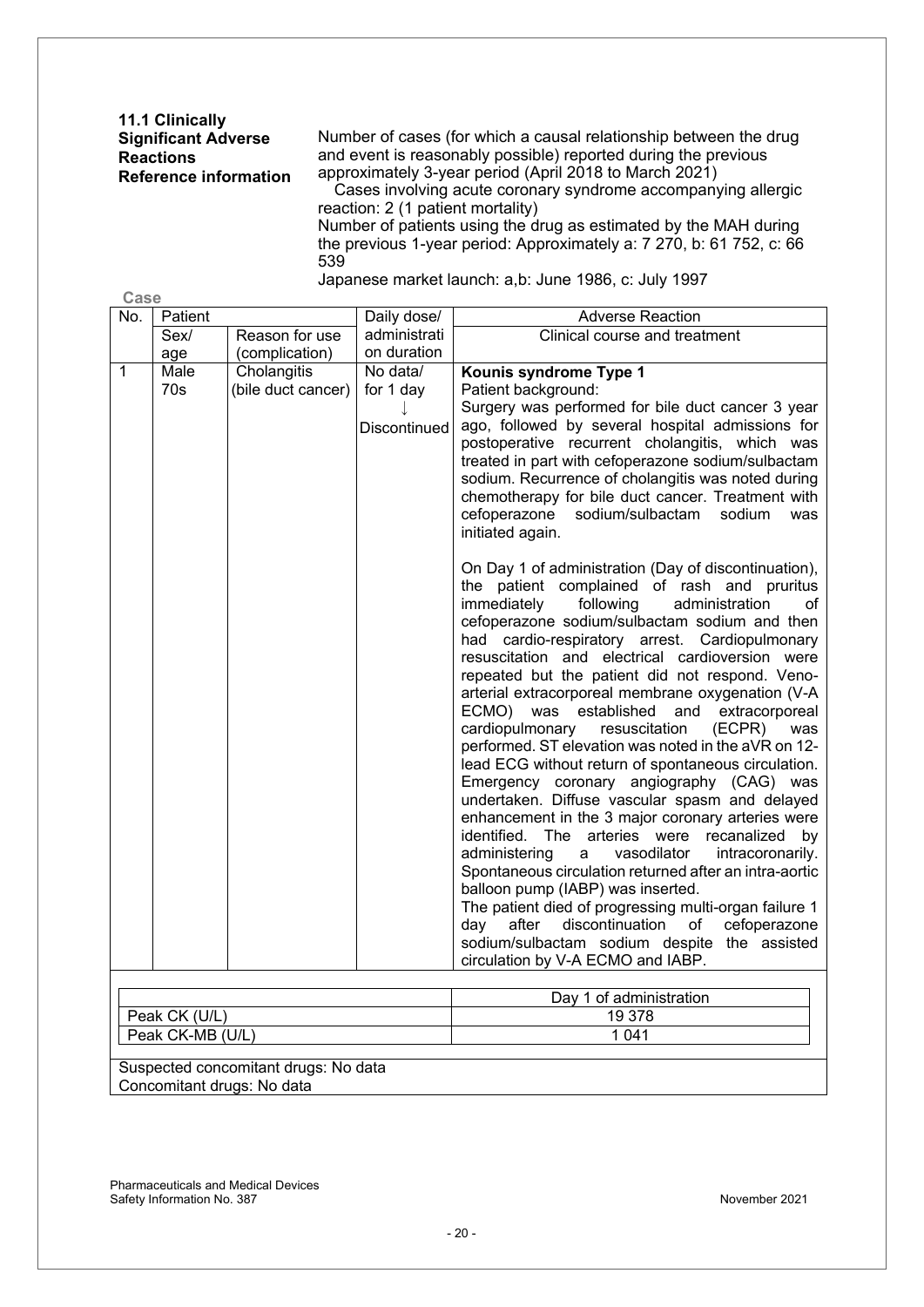## **4 Revision of Precautions (No.327)**

<span id="page-20-0"></span>This section presents details of revisions to the Precautions of package inserts and brand names of drugs that have been revised in accordance with the Notifications dated September 21, October 12, 2021.

#### **Vaccines Coronavirus modified uridine RNA vaccine (SARS-CoV-2) Branded name** Comirnaty intramuscular injection (Pfizer Japan Inc.) **[Under New instructions] 7. PRECAUTIONS CONCERNING DOSAGE AND ADMINISTRATION** Number of doses This vaccine has had its effectiveness confirmed as a two-dose series. In principle, completion of both doses of the series with this vaccine should be ensured and no other vaccines with the same indications should be used in this vaccination series. **Vaccines Coronavirus modified uridine RNA vaccine (SARS-CoV-2) Branded name** COVID-19 Vaccine Moderna Intramuscular Injection (Takeda Pharmaceutical Company Limited.) **[Under New instructions] 7. PRECAUTIONS CONCERNING DOSAGE AND ADMINISTRATION** Number of doses This vaccine has had its effectiveness confirmed as a two-dose series. In principle, completion of both doses of the series with this vaccine should be ensured and no other SARS-CoV-2 vaccines should be used in this vaccination series.

### 3<sup>Vaccines</sup> **COVID-19 (SARS-CoV-2) vaccine (recombinant chimpanzee adenovirus vector)**

| <b>Branded name</b>       | Vaxzevria Intramuscular Injection (AstraZeneca K.K.)                                                            |
|---------------------------|-----------------------------------------------------------------------------------------------------------------|
| [Under New instructions]  |                                                                                                                 |
| <b>7. PRECAUTIONS</b>     | This vaccine has had its effectiveness confirmed as a two-dose series.                                          |
| <b>CONCERNING DOSAGE</b>  | In principle, completion of both doses of the series with this vaccine                                          |
| <b>AND ADMINISTRATION</b> | should be ensured and no other vaccines with the same indications<br>should be used in this vaccination series. |
|                           |                                                                                                                 |

4 Agents affecting metabolism, n.e.c. (not elsewhere classified)

# **Tofacitinib citrate**<br><sup>8</sup>

**Branded name** Xeljanz Tablets 5 mg (Pfizer Japan Inc.) **[Under New instructions] 1. WARNINGS** New onset or worsening of serious infection by tuberculosis, pneumonia, sepsis, or virus infection as well as onset of malignancy has been reported following administration of this drug. Including the fact that this drug is not an agent to completely cure a disease, such information should be fully made known to patients and their understanding should be ensured before this drug is administered. In addition, this drug should be administered only if the potential therapeutic benefits are considered to outweigh the potential risks. Serious adverse reactions may also occur and take a fatal course following administration of this drug. This drug should be used in the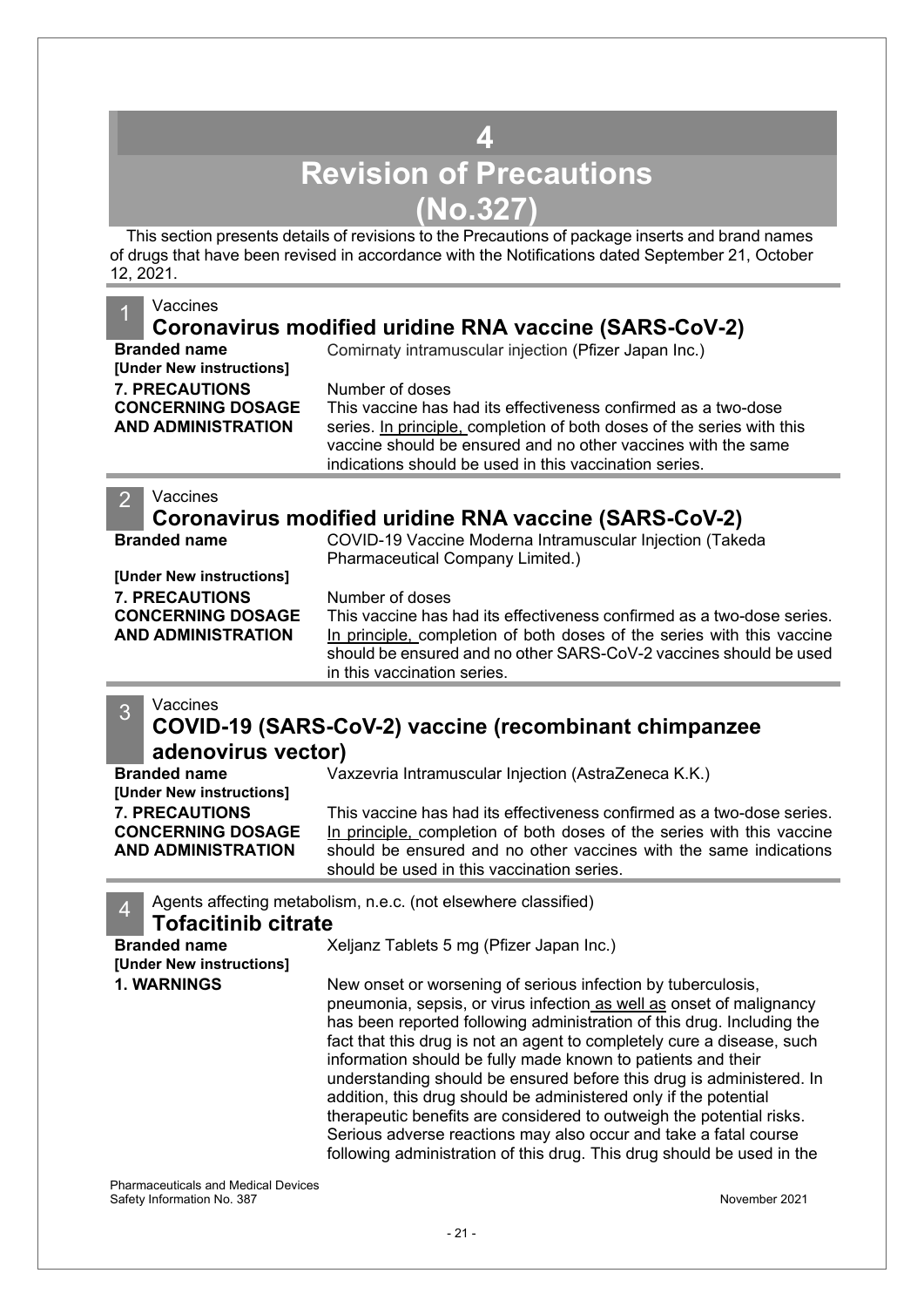| <b>5. PRECAUTIONS</b><br><b>CONCERNING</b><br><b>INDICATIONS</b><br><b>8. IMPORTANT</b>                                | healthcare facilities and by the physicians that are highly capable of<br>responding to emergencies, and patients should be warned to contact<br>their physicians immediately if such adverse reactions occur following<br>administration of this drug.<br><common all="" indications="" to=""><br/>When administration of this drug is considered in patients with risk<br/>factors of cardiovascular events, alternative treatments should be<br/>considered first, since cardiovascular events such as myocardial<br/>infarction or venous thromboembolism may occur.<br/>Onset of malignancy such as malignant lymphoma and solid tumor</common>                                                                                                                                                                              |
|------------------------------------------------------------------------------------------------------------------------|-----------------------------------------------------------------------------------------------------------------------------------------------------------------------------------------------------------------------------------------------------------------------------------------------------------------------------------------------------------------------------------------------------------------------------------------------------------------------------------------------------------------------------------------------------------------------------------------------------------------------------------------------------------------------------------------------------------------------------------------------------------------------------------------------------------------------------------|
| <b>PRECAUTIONS</b>                                                                                                     | has been reported. Also there has been a report that a trend toward a<br>higher incidence of malignancy was observed with this drug<br>compared with TNF inhibitors in an overseas clinical study. Caution<br>should be exercised for the onset of malignancy.                                                                                                                                                                                                                                                                                                                                                                                                                                                                                                                                                                    |
| <b>9. PRECAUTIONS</b><br><b>CONCERNING PATIENTS</b><br><b>WITH SPECIFIC</b><br><b>BACKGROUNDS</b><br>9.1 Patients with | Patients with risk factors of cardiovascular events<br>Alternative treatments should be considered first. In particular, the<br>necessity of administration at 10 mg twice daily should be determined<br>with caution.<br>When this drug is administered, the onset of signs and symptoms of                                                                                                                                                                                                                                                                                                                                                                                                                                                                                                                                      |
| <b>Complication or History</b><br>of Diseases, etc.                                                                    | cardiovascular events such as myocardial infarction and venous<br>thromboembolism should be closely monitored.<br>In an overseas clinical study in patients with rheumatoid arthritis who<br>had risk factors of cardiovascular events (such as smoking,<br>hypertension, diabetes mellitus, and a history of coronary artery<br>disease), a trend toward a higher incidence of cardiovascular events<br>such as myocardial infarction was observed in the groups that<br>received this drug compared with the TNF inhibitors group. A trend<br>toward a higher incidence of venous thromboembolism was also<br>observed with this drug in a dose-dependent manner, and it has been<br>reported that the incidence of death tended to be higher in the group<br>that received 10 mg of this drug twice daily.                     |
| 11. ADVERSE<br><b>REACTIONS</b><br><b>11.1 Clinically Significant</b>                                                  | <b>Cardiovascular events</b><br>Cardiovascular events such as myocardial infarction may occur.                                                                                                                                                                                                                                                                                                                                                                                                                                                                                                                                                                                                                                                                                                                                    |
| <b>Adverse Reactions</b><br>(newly added)<br><b>15. OTHER</b><br><b>PRECAUTIONS</b>                                    | Malignancy<br><rheumatoid arthritis=""><br/>(deleted)</rheumatoid>                                                                                                                                                                                                                                                                                                                                                                                                                                                                                                                                                                                                                                                                                                                                                                |
| <b>15.1 Information Based</b><br>on Clinical Uses<br><b>17. CLINICAL STUDIES</b>                                       | <ulcerative colitis=""><br/>(deleted)<br/>17.3 Others</ulcerative>                                                                                                                                                                                                                                                                                                                                                                                                                                                                                                                                                                                                                                                                                                                                                                |
| (newly added)                                                                                                          | Overseas post-market clinical study (A3921133 Study)<br>An open-label, randomized, parallel-group, controlled study was<br>conducted in 4 362 foreign patients with rheumatoid arthritis who were<br>50 years old or older and had at least 1 risk factor of cardiovascular<br>events (such as smoking, hypertension, diabetes mellitus, and a<br>history of coronary artery disease) to investigate the safety following<br>administration of this drug (5 mg or 10 mg twice daily Note 1) or TNF<br>inhibitors.<br>The non-inferiority of the groups that received this drug to the TNF<br>inhibitor group was not confirmed for either the incidence rate of major<br>adverse cardiovascular events note 2) (MACE) or the incidence rate of<br>malignancy (excluding non-melanoma skin cancer) as the co-primary<br>endpoints. |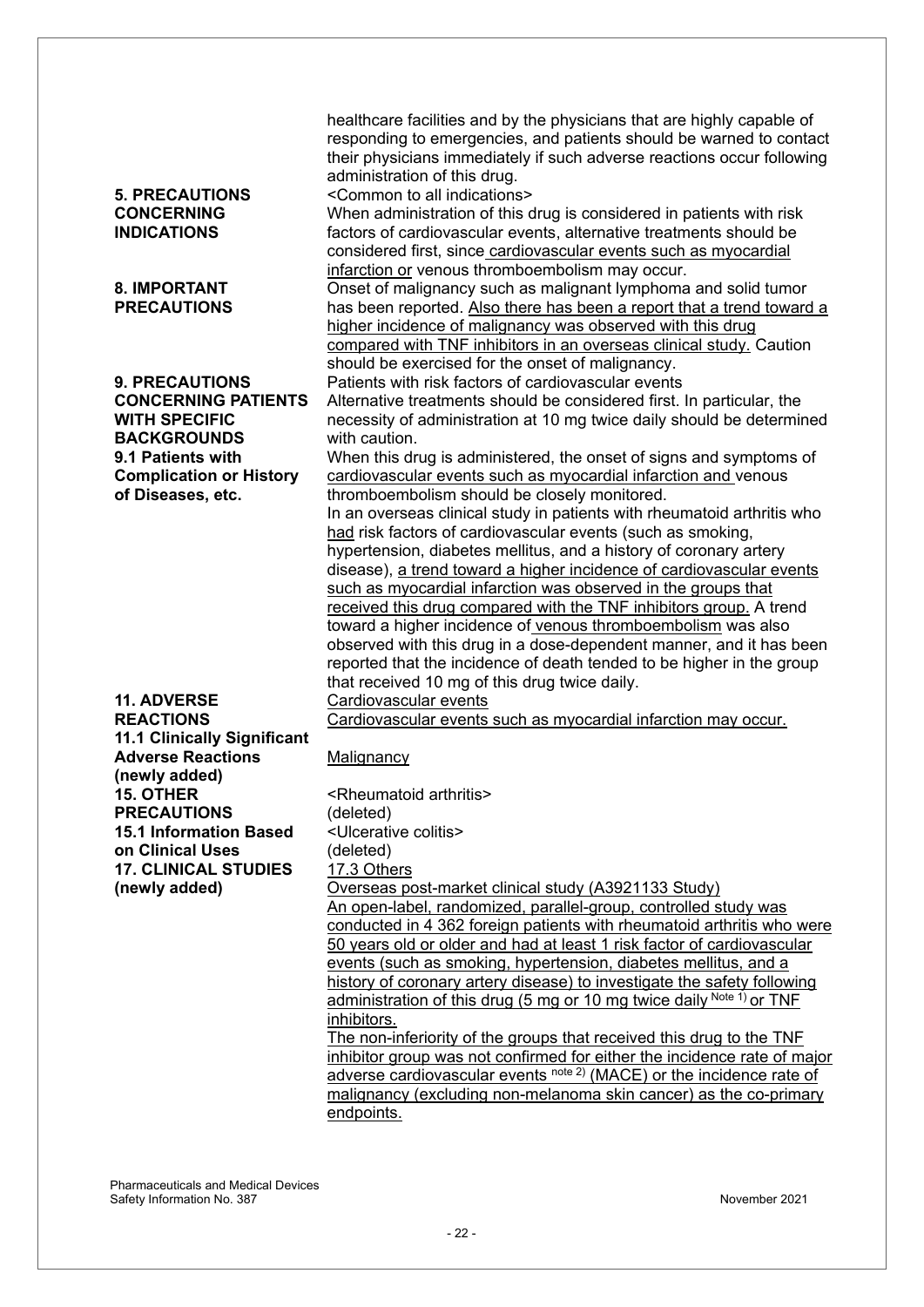| <u>IVIAVL</u>                                                           |                    |            |             |            |  |  |  |
|-------------------------------------------------------------------------|--------------------|------------|-------------|------------|--|--|--|
|                                                                         | $5 \text{ mg BID}$ | 10 mg BID  | This drug   | <b>TNF</b> |  |  |  |
|                                                                         | $N = 1455$         | $N = 1456$ | combined    | inhibitors |  |  |  |
|                                                                         |                    |            | N=2 911     | $N = 1451$ |  |  |  |
| Incidence rate per                                                      | 0.91(0.67)         | 1.05(0.78, | 0.98(0.79,  | 0.73(0.52, |  |  |  |
| 100 patient-years                                                       | 1.21)              | 1.38)      | 1.19)       | 1.01)      |  |  |  |
| (95% CI)                                                                |                    |            |             |            |  |  |  |
| <b>Hazard ratio</b>                                                     | 1.24(0.81,         | 1.43(0.94) | 1.33 (0.91, |            |  |  |  |
| $(95% \text{ Cl})$                                                      | 1.91               | (2.18)     | $(1.94)^a$  |            |  |  |  |
| a: The upper limit of CI 95% for the hazard ratio of the groups of this |                    |            |             |            |  |  |  |
|                                                                         |                    |            |             |            |  |  |  |

Table Incidence rate of Major Adverse Cardiovascular Events  $(M\Delta C_F)$ 

drug combined to the TNF inhibitors group exceeded the preset noninferiority margin of 1.8.

Table Incidence rate of Malignancy (excluding non-melanoma skin

| cancer                                                               |             |             |                      |            |
|----------------------------------------------------------------------|-------------|-------------|----------------------|------------|
|                                                                      | 5 mg BID    | 10 mg BID   | This drug            | TNF        |
|                                                                      | $N = 1455$  | $N = 1456$  | combined             | inhibitors |
|                                                                      |             |             | N=2 911              | $N = 1451$ |
| Incidence rate per                                                   | 1.13 (0.87  | 1.13(0.86,  | 1.13 (0.94)          | 0.77(0.55, |
| 100 patient-years                                                    | 1.45)       | 1.45)       | 1.35)                | 1.04)      |
| (95% CI)                                                             |             |             |                      |            |
| Hazard ratio                                                         | 1.47 (1.00. | 1.48 (1.00, | 1.48 (1.04,          |            |
| (95% CI)                                                             | 2.18        | 2.19        | $2.09)$ <sup>b</sup> |            |
| b: The upper limit of CI 95% for the hazard ratio of the groups that |             |             |                      |            |
|                                                                      |             |             |                      |            |

received this drug combined to the TNF inhibitors group exceeded the preset non-inferiority margin of 1.8.

The incidence rate of pulmonary embolism, deep vein thrombosis, and total death was as in the table below.

#### Table Incidence rate of Pulmonary Embolism and Deep Vein

| <b>Thrombosis</b>                            |               |            |           |            |
|----------------------------------------------|---------------|------------|-----------|------------|
|                                              | 5 mg BID      | 10 mg BID  | This drug | TNF        |
|                                              | N=1 455       | $N = 1456$ | combined  | inhibitors |
|                                              |               |            | N=2 911   | $N = 1451$ |
| Pulmonary                                    | 0.17          | 0.50       | 0.33      | 0.06       |
| embolism                                     | (0.08,        | (0.32,     | (0.23,    | (0.01)     |
|                                              | 0.33)         | 0.74)      | 0.46)     | 0.17       |
| Deep vein                                    | 0.21          | 0.31       | 0.26      | 0.14       |
| thrombosis                                   | <u>(0.11,</u> | (0.17,     | (0.17,    | (0.06,     |
|                                              | 0.38)         | 0.51       | 0.38      | 0.29       |
| poidence rate per 100 patient vears (05% CI) |               |            |           |            |

Incidence rate per 100 patient-years (95% CI)

|                                                        | 5 mg BID<br>$N = 1455$ | 10 mg BID<br>$N = 1456$ | This drug<br>combined<br>$N = 2911$ | TNF<br>inhibitors<br>$N = 1451$ |
|--------------------------------------------------------|------------------------|-------------------------|-------------------------------------|---------------------------------|
| Total death                                            | 0.50(0.33,             | 0.80(0.57,              | 0.65(0.50)                          | 0.34(0.20,                      |
|                                                        | 0.74)                  | 1.09                    | 0.82)                               | 0.54                            |
| Table Incidence rate of Total Death                    |                        |                         |                                     |                                 |
| $l$ noidense rote nor 100 notiont vesre (050/ $\Omega$ |                        |                         |                                     |                                 |

Incidence rate per 100 patient-years (95% CI)

Note1) The approved dosage and administration of this drug for the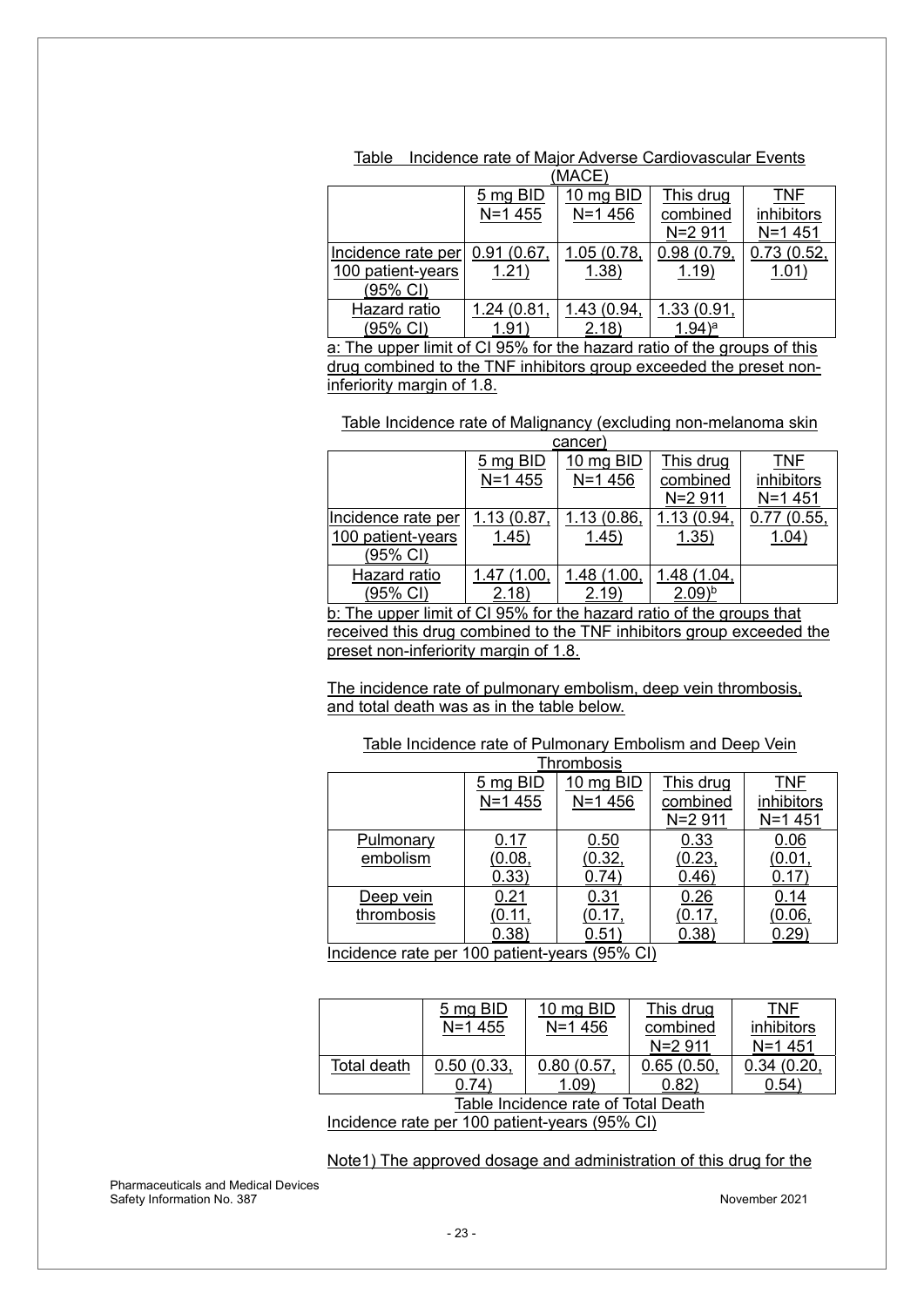|                                                                | indication of rheumatoid arthritis are oral administration of tofacitinib 5<br>mg twice daily.                            |  |  |
|----------------------------------------------------------------|---------------------------------------------------------------------------------------------------------------------------|--|--|
|                                                                | Note2) MACE was defined in the study as follows:                                                                          |  |  |
|                                                                | Cardiovascular death: Death due to acute myocardial infarction,                                                           |  |  |
|                                                                | sudden cardiac death, death due to heart failure, death due to stroke,                                                    |  |  |
|                                                                | death due to cardiovascular procedures, death due to cardiovascular                                                       |  |  |
|                                                                | haemorrhage, death due to other cardiovascular causes: Peripheral                                                         |  |  |
|                                                                | artery disease.                                                                                                           |  |  |
|                                                                | · Non-fatal myocardial infarction                                                                                         |  |  |
|                                                                | Non-fatal stroke of any classification, including reversible focal                                                        |  |  |
|                                                                | neurologic defects with imaging evidence of a new cerebral lesion                                                         |  |  |
|                                                                | consistent with ischaemia or haemorrhage.                                                                                 |  |  |
| 5                                                              | Antibiotic preparations acting mainly on gram-positive and gram-negative bacteria<br>Cefoperazone sodium/sulbactam sodium |  |  |
| <b>Branded name</b>                                            | [1] Sulperazon for Intravenous Use 0.5 g, [2] Sulperazon for                                                              |  |  |
|                                                                | Intravenous Use 1 g, [3] Sulperazon Kit for Intravenous Use 1 g                                                           |  |  |
|                                                                | (Pfizer Japan Inc.), and the others                                                                                       |  |  |
| [Under Old instructions]                                       |                                                                                                                           |  |  |
| <b>Important Precautions</b>                                   | Since no methods are currently available for predicting onset of                                                          |  |  |
|                                                                | shock, anaphylaxis, or acute coronary syndrome accompanying                                                               |  |  |
|                                                                | allergic reaction associated with this drug with reasonable certainty,                                                    |  |  |
|                                                                | the following measures should be taken.                                                                                   |  |  |
| <b>Adverse Reactions</b>                                       |                                                                                                                           |  |  |
| <b>Clinically Significant</b>                                  | Shock, anaphylaxis (dyspnoea, etc.), acute coronary syndrome<br>accompanying allergic reaction:                           |  |  |
| adverse Reactions                                              | Shock, anaphylaxis (dyspnoea, etc.), or acute coronary syndrome                                                           |  |  |
|                                                                | accompanying allergic reaction may occur. Patients should be                                                              |  |  |
|                                                                | carefully monitored. If any abnormalities are observed, administration                                                    |  |  |
|                                                                | of this drug should be discontinued and appropriate measures should                                                       |  |  |
|                                                                | be taken.                                                                                                                 |  |  |
| [Under New instructions]                                       |                                                                                                                           |  |  |
| 8.IMPORTANT                                                    | Since no methods are currently available for predicting onset of shock,                                                   |  |  |
| <b>PRECAUTIONS</b>                                             | anaphylaxis, or acute coronary syndrome accompanying allergic                                                             |  |  |
|                                                                | reaction associated with this drug with reasonable certainty, the                                                         |  |  |
|                                                                | following measures should be taken.                                                                                       |  |  |
|                                                                |                                                                                                                           |  |  |
| <b>11. ADVERSE</b>                                             |                                                                                                                           |  |  |
| <b>REACTIONS</b>                                               | Shock, anaphylaxis (dyspnoea, etc.), acute coronary syndrome                                                              |  |  |
| <b>11.1 Clinically Significant</b><br><b>Adverse Reactions</b> | accompanying allergic reaction                                                                                            |  |  |
|                                                                |                                                                                                                           |  |  |
| Anthelmintics<br>6                                             |                                                                                                                           |  |  |
| <b>Ivermectin</b>                                              |                                                                                                                           |  |  |
| <b>Branded name</b>                                            | Stromectol Tablets 3 mg (MSD K.K.)                                                                                        |  |  |
| [Under Old instructions]                                       |                                                                                                                           |  |  |
| <b>Important Precautions</b>                                   | Disturbed consciousness may occur. Patients should be adequately                                                          |  |  |
| (newly added)                                                  | informed of the caution required when engaging in hazardous                                                               |  |  |
|                                                                | machine operation such as driving a car.                                                                                  |  |  |
| <b>Adverse Reactions</b>                                       | Disturbed consciousness:                                                                                                  |  |  |
| <b>Clinically Significant</b>                                  | If disturbed consciousness such as coma, depressed level of                                                               |  |  |
| adverse Reactions                                              | consciousness, or altered state of consciousness are observed,                                                            |  |  |
| (newly added)                                                  | appropriate measures should be taken such as discontinuing this                                                           |  |  |
|                                                                | drug.                                                                                                                     |  |  |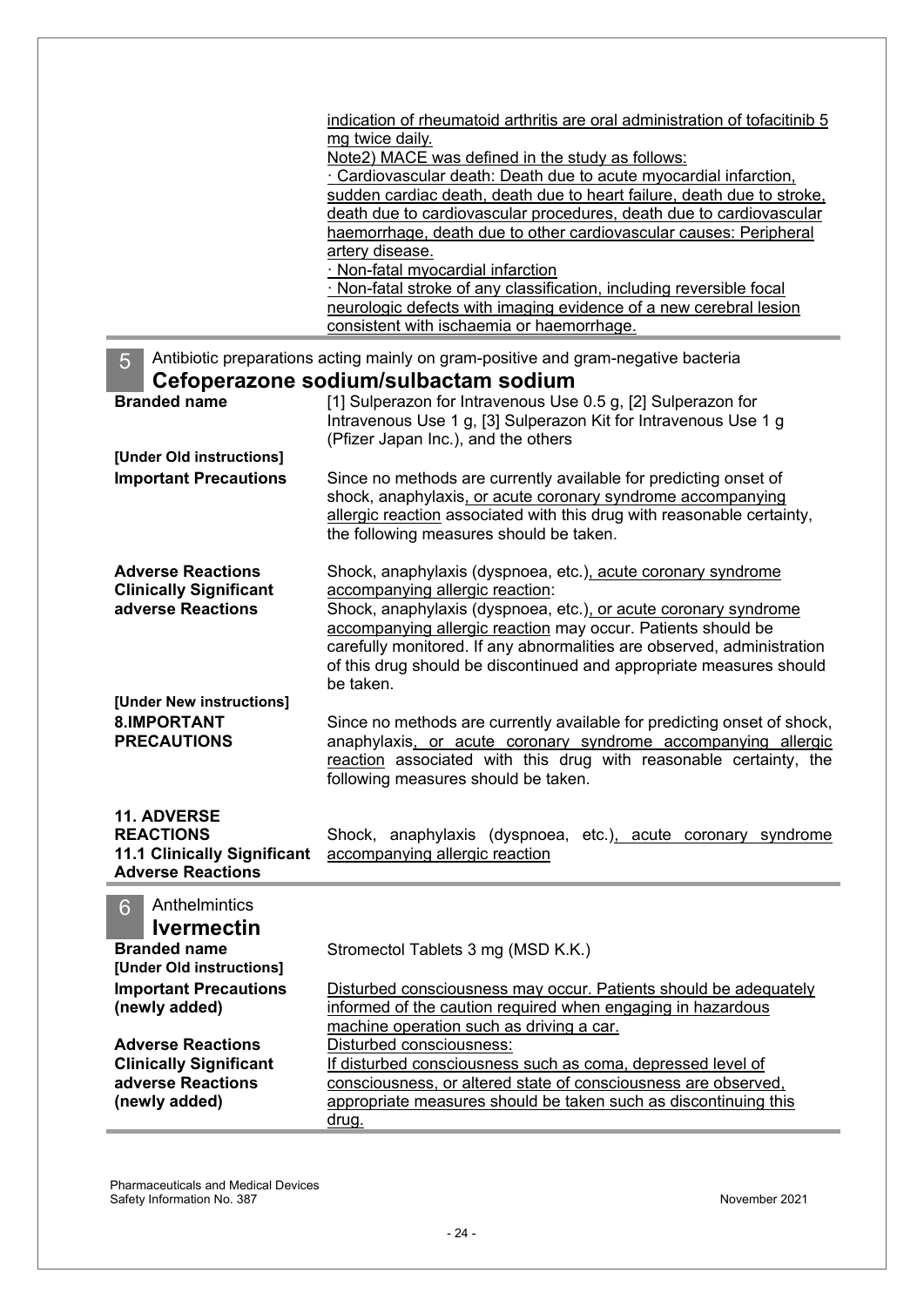# <span id="page-24-0"></span>**List of Products Subject to Early Post-marketing Phase Vigilance**

**5**

Early Post-marketing Phase Vigilance (EPPV) was established in 2001. This unique system for newly-approved drug products refers to any safety assurance activities that are conducted within a period of 6 months just after marketing of a new drug. The MAH responsible for a new drug in the EPPV period is required to collect adverse drug reactions (ADRs) data from all medical institutions where the drug is used and to take safety measures as appropriate. The aim of EPPV is to promote the rational and appropriate use of drugs in medical treatments and to facilitate prompt action for the prevention of serious ADRs. EPPV is specified as a condition of product approval.

|   | Nonproprietary name                                                                                                                                                                    | <b>I TOGGOLD TOT WITHOUT ET I V WGD INTIGRACY GROT OCPROTING!</b> I, LOL | Date of EPPV          |
|---|----------------------------------------------------------------------------------------------------------------------------------------------------------------------------------------|--------------------------------------------------------------------------|-----------------------|
|   | <b>Branded name</b>                                                                                                                                                                    | Name of the MAH                                                          | initiate              |
| ◉ | Sotrovimab (genetical recombination)<br>Xevudy for Intravenous Injection 500 mg                                                                                                        | GlaxoSmithKline K.K.                                                     | September 29,<br>2021 |
| ◎ | L-Lysine hydrochloride, L-arginine<br>hydrochloride<br>---------------------------<br>Lysakare Injection                                                                               | <b>FUJIFILM Toyama</b><br>Chemical Co., Ltd.                             | September 29,<br>2021 |
| ◉ | Lutetium (177Lu) oxodotreotide<br>Lutathera Injection                                                                                                                                  | <b>FUJIFILM Toyama</b><br>Chemical Co., Ltd.                             | September 29,<br>2021 |
| ◎ | Midazolam<br>Midafresa Injection 0.1%                                                                                                                                                  | Alfresa Pharma<br>Corporation                                            | September 27,<br>2021 |
| ◉ | Rituximab (genetical recombination) *1<br>Rituxan Intravenous Infusion 100 mg, 500<br>mg                                                                                               | Zenyaku Kogyo Co.,<br>Ltd.                                               | September 27,<br>2021 |
| ⊚ | Sacubitril valsartan sodium hydrate <sup>*2</sup><br>Entresto Tablets 100 mg, 200 mg                                                                                                   | Novartis Pharma K.K.                                                     | September 27,<br>2021 |
| ◎ | Sirolimus <sup>*3</sup><br>_____________________________<br>Rapalimus Tablets 1 mg                                                                                                     | Nobelpharma Co., Ltd.                                                    | September 27,<br>2021 |
| ◎ | Ibrutinib <sup>*4</sup><br>Imbruvica Capsules 140 mg                                                                                                                                   | Janssen Pharmaceutical<br>K.K.                                           | September 27,<br>2021 |
| ◎ | Secukinumab (genetical recombination)<br>[1] Cosentyx for s.c. injection 150 mg syringe<br>[2] Cosentyx for s.c. injection 150 mg pen<br>[3] Cosentyx for s.c. injection 75 mg syringe | Novartis Pharma K.K.                                                     | September 27,<br>2021 |
| ◎ | Dinutuximab (genetical recombination)<br>Unituxin I.V. injection 17.5 mg/5 mL                                                                                                          | <b>Ohara Pharmaceutical</b><br>Co., Ltd.                                 | September 22,<br>2021 |
| ◎ | Imeglimin hydrochloride<br>Twymeeg Tablets 500 mg                                                                                                                                      | Sumitomo Dainippon<br>Pharma Co., Ltd.                                   | September 16<br>2021  |
| ◎ | Vericiguat<br>Verquvo tablets 2.5 mg, 5 mg, 10 mg                                                                                                                                      | Bayer Yakuhin Ltd.                                                       | September 15,<br>2021 |
|   | Fremanezumab (genetical recombination)                                                                                                                                                 | Otsuka Pharmaceutical                                                    | August 30,            |

 (As of 30 September 2021) : Products for which EPPV was initiated after September 1, 2021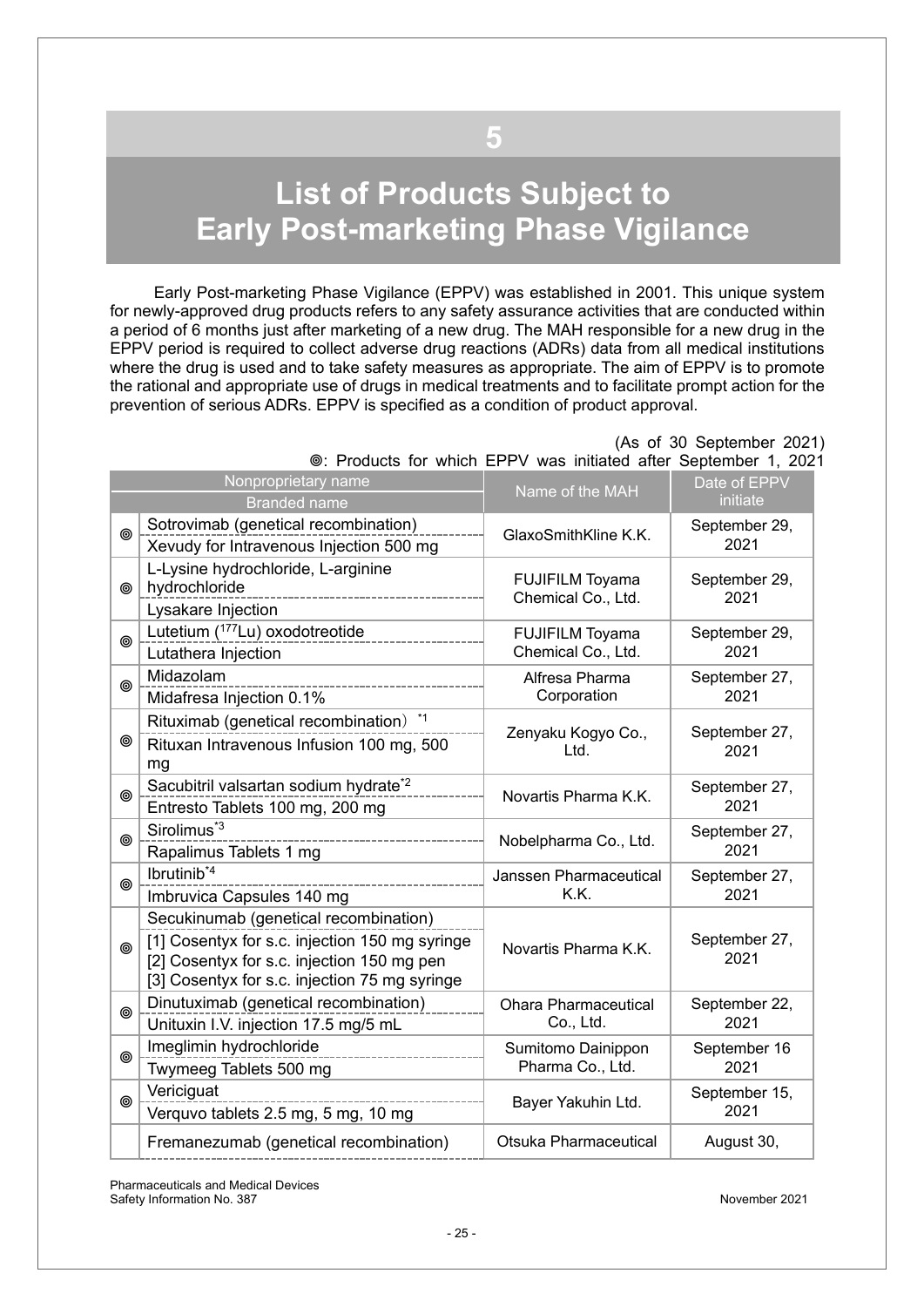| Nonproprietary name<br><b>Branded name</b>                                                                                              | Name of the MAH                                  | Date of EPPV<br>initiate |
|-----------------------------------------------------------------------------------------------------------------------------------------|--------------------------------------------------|--------------------------|
| Ajovy Syringes for S.C. Injection 225 mg                                                                                                | Co., Ltd.                                        | 2021                     |
| Givosiran sodium<br>Givlaari Subcutaneous Injection 189 mg                                                                              | Alnylam Japan K.K.                               | August 30,<br>2021       |
| Upadacitinib hydrate*5<br>Rinvoq Tablets 7.5 mg, 15 mg                                                                                  | AbbVie GK                                        | August 25,<br>2021       |
| Dapagliflozin propylene glycolate hydrate*6<br>Forxiga 5 mg, 10 mg tablets                                                              | AstraZeneca K.K.                                 | August 25,<br>2021       |
| Selexipag <sup>*7</sup><br>Uptravi Tablets 0.2 mg, 0.4 mg                                                                               | Nippon Shinyaku Co.,<br>Ltd.                     | August 25,<br>2021       |
| Fentanyl citrate <sup>*8</sup><br>Fentos Tapes 0.5 mg, 1 mg, 2 mg, 4 mg, 6<br>mg, 8 mg                                                  | Hisamitsu<br>Pharmaceutical Co., Inc.            | August 25,<br>2021       |
| Upacicalcet sodium hydrate<br>Upasita IV Injection Syringe for Dialysis 25<br>µg, 50 µg, 100 µg, 150 µg, 200 µg, 250 µg,<br>$300 \mu g$ | Sanwa Kagaku<br>Kenkyusho Co., Ltd.              | August 20,<br>2021       |
| Teduglutide (genetical recombination)<br>Revestive 3.8 mg for S.C. Injection                                                            | <b>Takeda Pharmaceutical</b><br>Company Limited. | August 18,<br>2021       |
| COVID-19 (SARS-CoV-2) Vaccine<br>(recombinant chimpanzee adenovirus vector)<br>Vaxzevria Intramuscular Injection                        | AstraZeneca K.K.                                 | August 16,<br>2021       |
| Erenumab (genetical recombination)<br>Aimovig Subcutaneous injection Pens 70 mg                                                         | Amgen K.K.                                       | August 12,<br>2021       |
| Risdiplam<br>Evrysdi Dry Syrup 60 mg                                                                                                    | Chugai Pharmaceutical<br>Co., Ltd.               | August 12,<br>2021       |
| Tazemetostat hydrobromide<br>Tazverik tablets 200 mg                                                                                    | Eisai Co., Ltd.                                  | August 16,<br>2021       |
| Larotrectinib sulfate<br>Vitrakvi oral solution 20 mg/mL                                                                                | Bayer Yakuhin Ltd.                               | August 6,<br>2021        |
| Simoctocog alfa (genetical recombination)<br>Nuwig For I.V. Injection 250, 500, 1000,<br>2000, 2500, 3000, 4000                         | Fujimoto<br>Pharmaceutical<br>Corporation        | August 2,<br>2021        |
| Lyophilized human alpha1-proteinase<br>inhibitor concentrate<br>Lynspad for Intravenous Infusion 1000 mg                                | <b>Grifols Therapeutics</b><br>LLC.              | <b>July 27,</b><br>2021  |
| Casirivimab (genetical recombination),<br>Imdevimab (genetical recombination)<br>Ronapreve for Intravenous Infusion Set 300,<br>1332    | Chugai Pharmaceutical<br>Co., Ltd.               | <b>July 22,</b><br>2021  |
| Rivaroxaban <sup>*9</sup><br>Xarelto dry syrup for pediatric 51.7 mg, 103.4<br>mg                                                       | Bayer Yakuhin Ltd.                               | <b>July 12.</b><br>2021  |
| Amikacin sulfate<br>Arikayce (amikacin liposome inhalation<br>suspension) 590 mg/8.4 mL                                                 | Insmed Incorporated.                             | July 7,<br>2021          |
| Larotrectinib sulfate                                                                                                                   | Bayer Yakuhin Ltd.                               | July 7,                  |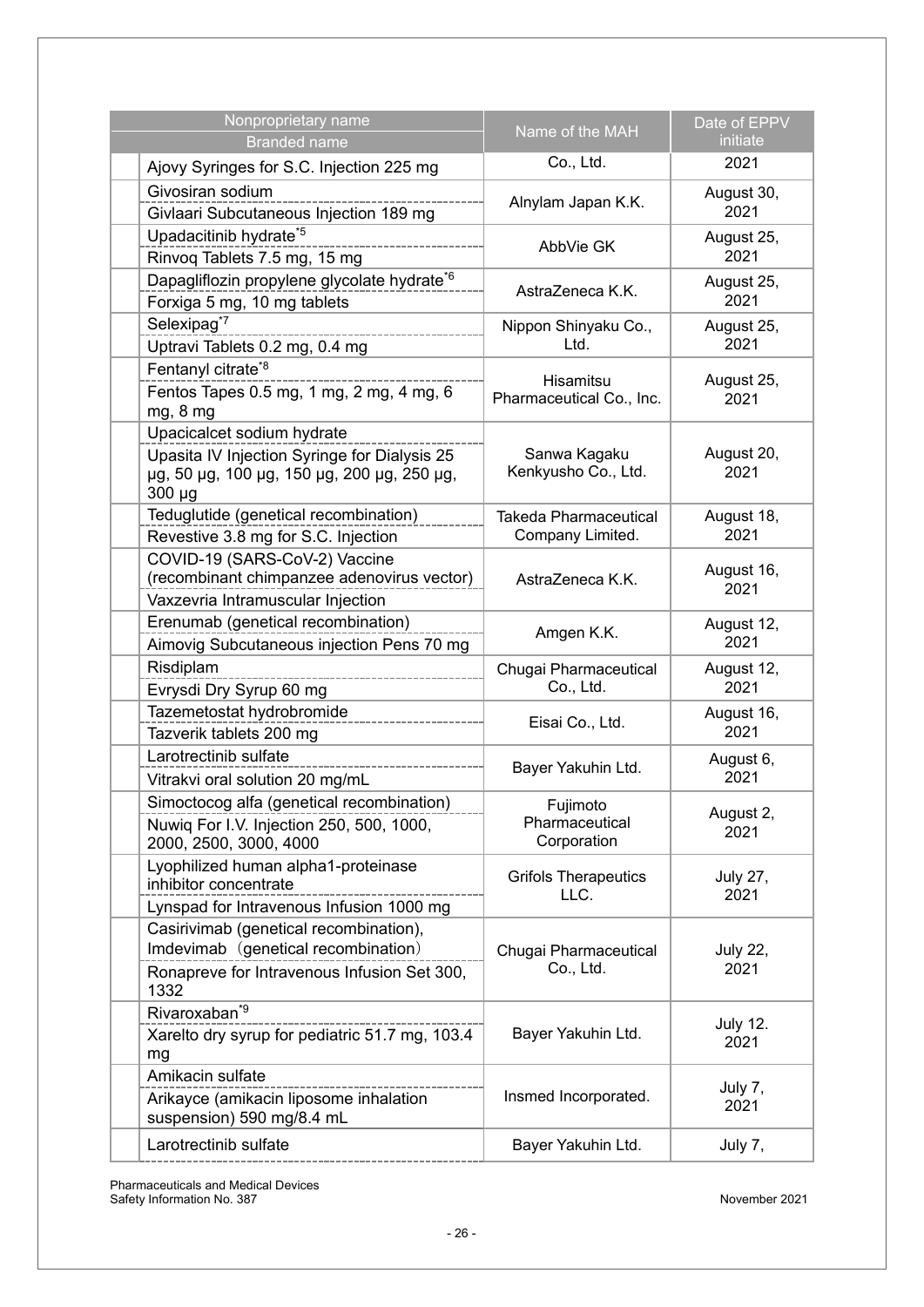| Nonproprietary name<br><b>Branded name</b>                                                                                                                  | Name of the MAH                                  | Date of EPPV<br>initiate |
|-------------------------------------------------------------------------------------------------------------------------------------------------------------|--------------------------------------------------|--------------------------|
| Vitrakvi capsules 25 mg, 100 mg                                                                                                                             |                                                  | 2021                     |
| Osilodrostat phosphate<br>Isturisa tablets 1 mg, 5 mg                                                                                                       | Recordati Rare<br>Diseases Japan KK              | June 30,<br>2021         |
| Incobotulinumtoxin A*10<br>Xeomin 50 units/100 units/200 units for<br>Intramuscular injection                                                               | Teijin Pharma Limited.                           | June 23,<br>2021         |
| Pemigatinib<br>Pemazyre Tablets 4.5 mg                                                                                                                      | Incyte Biosciences<br>Japan G.K.                 | June 1,<br>2021          |
| Inebilizumab (genetical recombination)<br>Uplizna for Intravenous Infusion 100 mg                                                                           | Mitsubishi Tanabe<br>Pharma Corporation          | June 1,<br>2021          |
| Upadacitinib hydrate*11<br>Rinvoq Tablets 7.5 mg, 15 mg                                                                                                     | AbbVie GK                                        | May 27,<br>2021          |
| Palonosetron hydrochloride<br>Aloxi I.V. injection 0.75 mg, Aloxi I.V. infusion<br>bag 0.75 mg                                                              | <b>Taiho Phamaceutical</b><br>Co., Ltd.          | May 27,<br>2021          |
| Coronavirus modified uridine RNA vaccine<br>(SARS-CoV-2)<br>COVID-19 Vaccine Moderna Intramuscular<br>Injection                                             | <b>Takeda Pharmaceutical</b><br>Company Limited. | May 24,<br>2021          |
| Ofatumumab (genetical recombination) <sup>*12</sup><br>Kesimpta for s.c. injection 20 mg pen                                                                | Novartis Pharma K.K.                             | May 24,<br>2021          |
| Polatuzumab vedotin (genetical<br>recombination)<br>Polivy for Intravenous Infusion 140 mg, 30<br>mg                                                        | Chugai Pharmaceutical<br>Co., Ltd.               | May 19,<br>2021          |
| Pabinafusp alfa (genetical recombination)<br>Izcargo for I.V. infusion 10 mg                                                                                | <b>JCR Pharmaceuticals</b><br>Co., Ltd.          | May 19,<br>2021          |
| Denileukin diftitox (genetical recombination)<br>Remitoro for Intravenous Drip Infusion 300<br>μg                                                           | Eisai Co., Ltd.                                  | May 19,<br>2021          |
| Diclofenac etalhyaluronate sodium<br>Joyclu 30 mg intra-articular injection                                                                                 | Seikagaku Corporation                            | May 19,<br>2021          |
| Anhydrous sodium sulfate/potassium<br>sulfate/magnesium sulfate hydrate<br><b>Sulprep Combination Solution</b>                                              | Nihon Pharmaceutical<br>Co., Ltd.                | May 19,<br>2021          |
| Galcanezumab (genetical recombination)<br><b>Emgality Subcutaneous Injection 120 mg</b><br>Autoinjectors, Emgality Subcutaneous<br>Injection 120 mg Syringe | Eli Lilly Japan K.K.                             | April 26,<br>2021        |
| Idursulfase beta (genetical recombination)<br>Hunterase ICV Injection 15 mg                                                                                 | Clinigen K.K.                                    | April 26,<br>2021        |
| Baricitinib*13<br>Olumiant tablets 2 mg, 4 mg                                                                                                               | Eli Lilly Japan K.K.                             | April 23,<br>2021        |
| <b>Brigatinib</b><br>Alunbrig Tablets 30 mg, 90 mg                                                                                                          | <b>Takeda Pharmaceutical</b><br>Company Limited. | April 23,<br>2021        |
| Berotralstat hydrochloride<br>Pharmaceuticals and Medical Devices                                                                                           | OrphanPacific, Inc.                              | April 23,                |

Safety Information No. 387 November 2021